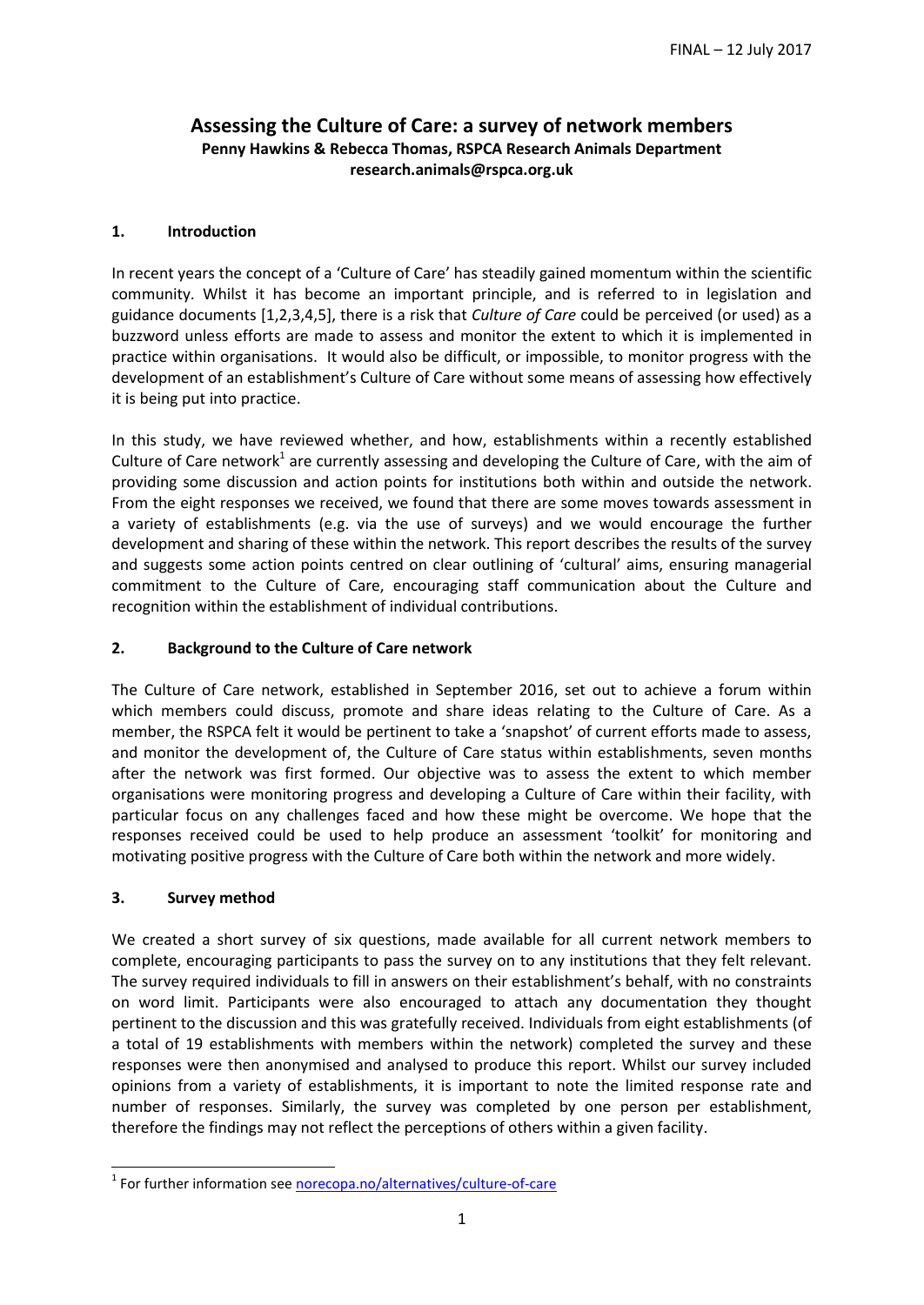## **4. Discussion of survey results**

The full survey questions and answers are set out in Appendix I, page 7.

### 4.1 Defining a vision for the Culture of Care

When establishing a Culture of Care, a statement of intent or vision statement can be an effective means of focusing attention and setting out ideals. In a similar manner to signing the UK Concordat of Openness on Animal Research<sup>2</sup> or the Basel Declaration<sup>3</sup>, it commits to an ideal and can encourage regular evaluation of the progress made within the establishment. Most survey participants agreed with the importance of outlining a vision, e.g. in relation to the Three Rs (replacement, reduction and refinement), with or without explicitly mentioning the Culture of Care. Two did have an official vision statement and two more were developing this.

A vision statement should be easy for network members to define, as a Culture of Care already appears to be well embedded in most establishments. Establishment F was the only one to formally outline key concepts relating to the Culture of Care as a 'pledge', and we would encourage other establishments to consider something similar. When creating these vision documents, both internal and external stakeholder input could help to ensure they reflect a wide variety of opinion, as mentioned by Establishment D and others. The Animal Welfare Body and other similar local committees should also be involved in setting out the vision, which should be supported by senior management.

A working concept for the Culture of Care has previously been endorsed by the network, and is intended to be interpreted and implemented by individual establishments when defining their own vision (see Appendix II).

#### 4.2 Defining Culture of Care indicators

There are a number of documents that include potential indicators relating to the Culture of Care, including the European Commission (EC) working documents on Animal Welfare Bodies and National Committees [1] and Inspections and Enforcement [3], plus the RSPCA/LASA *Guiding principles on good practice for Animal Welfare and Ethical Review Bodies (AWERBs)* [5] and the UK regulator's advisory note on *Identification and management of patterns of low-level concerns at licensed establishments* [6]. Appendix A to reference [6] includes a table with indicators of good practice, many of which are objective and highly relevant to the Culture of Care.

It was encouraging to see some of the indicators in the above documents in use within establishments, although different indicators will suit different establishments and it is important to choose those indicators which best befit individual institutions and their staff. To provide some examples, many establishments distributed newsletters including elements such as 'Animal Welfare Body (AWB) news' and 'Three Rs news'. Other examples include Three Rs awards and a network of joint meetings for senior animal technologists held with other universities (Establishment A), whilst Establishment G has pioneered an 'Animal consultation hour' which is a daily consulting time for animal care staff to confidentially voice issues and concerns with individual animals in research projects.

-

<sup>2</sup> [concordatopenness.org.uk/](http://concordatopenness.org.uk/)

<sup>3</sup> [basel-declaration.org/](http://www.basel-declaration.org/)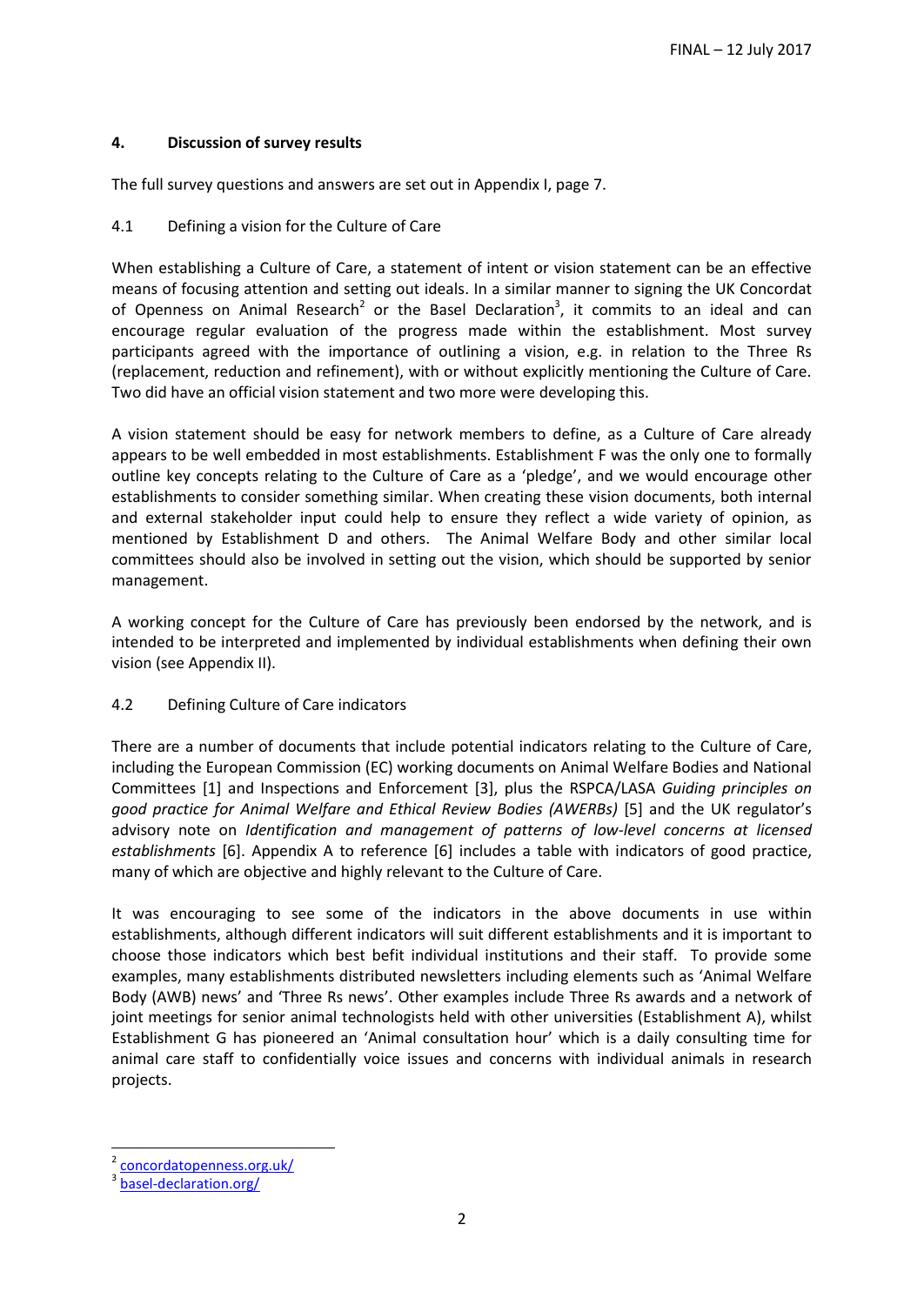Management was frequently highlighted as an important driver for establishing and supporting a Culture of Care, with most establishments referencing the important 'buy in' they had received from establishment managers and heads. Establishment C highlighted how 'top-level statements' promoted by management are one of the main reasons for the universal Culture of Care mind set they have achieved within the facility. This is also highlighted in the EC working document on AWBs, which states that it is 'essential that senior staff should take the lead, and visibly demonstrate their commitment to, and support for, a good culture of care within the establishment'  $[1].$ 

Linked to this concept is the importance of management 'visibility' and good communication at all levels. Establishment D runs a system of AWB 'facility walk rounds', whilst Establishment G holds staff meetings for the entire animal facility of around 80 staff. Both of these methods ensure staff awareness of the management structure and are effective ways of facilitating dialogue between sometimes disparate stakeholders. Whilst management should promote engagement with these concepts, many participants highlighted the importance of staff taking a proactive role in raising welfare concerns, echoing the ethos of a 'shared responsibility (without loss of individual responsibility) towards animal care, welfare and use' [1]. This was seen in the clearly defined protocols for raising concerns (sometimes referred to as 'whistleblowing') present at all eight establishments, which provided anonymous submission points to encourage an open and responsible attitude to reporting welfare concerns.

Establishment C ensured that Three Rs goals were 'cascaded' to individual performance plans by including attitude assessment as part of training and Culture of Care criteria on staff appraisal forms. Staff responsibility was also encouraged in Establishment F's incident log, and Establishment A's 'near miss list' which encouraged proactive staff reflection and discussion of any mistakes made, to prevent repetition of these in the future.

Acknowledging and appreciating staff is another key element for establishments to consider, however few indicators relating specifically to staff wellbeing were included in any survey answers. It is increasingly recognised that the Culture of Care also apples to human (staff) welfare, for example as implemented by a UK employment agency for animal technologists by providing training mentors and 24/7 staff support<sup>4</sup>. Most institutions mentioned staff awards, for example employees at Establishment C were chosen on their ability to 'strive to improve the conditions of animals' in line with the company's commitment to the Three Rs. Award schemes can be an effective means of motivating staff, emphasising a commitment to welfare and raising awareness of new initiatives throughout the establishment. Peer recognition is often a more than sufficient draw, meaning that this concept does not have to be a costly one. Ensuring that the establishment caters for its staff can also be a very effective method of achieving staff buy in to the Culture of Care scheme, therefore it would be a good idea to review staff wellbeing and include outcomes for staff within mission statements.

## 4.3 'Measuring' Culture of Care indicators

-

A key aim of the survey was to understand how many network members were currently assessing the Culture of Care within their establishment, and how they were achieving or working towards this. The survey results show that six establishments out of a total of eight respondents are already assessing this to varying extents. Actual structured assessment was undertaken using various surveys which either focussed on an internal staff perspective or an external viewpoint, as given by members of the estates teams when they toured the facility. One establishment, C has trialled an official Culture of Care survey, with other members relying on existing non-specific surveys to gauge development.

<sup>4</sup> Agenda RM *Welfare First* programme, [agendalifesciences.co.uk/welfare-first](http://www.agendalifesciences.co.uk/agenda-cms/uploads/downloads/welfare-page/WelfareFirst-Brochure.pdf)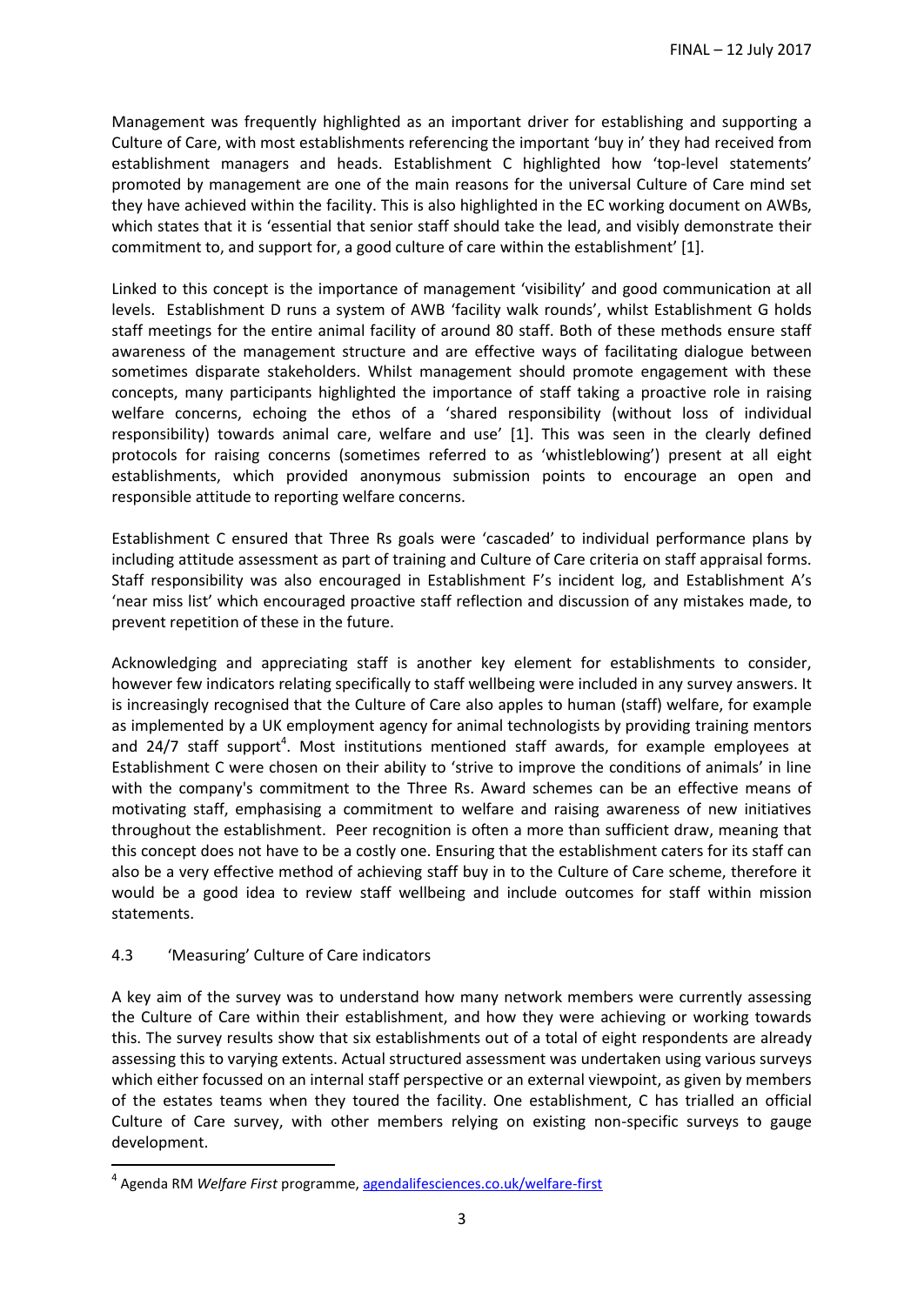Appendix III sets out some suggestions for an approach to identifying and measuring or assessing Culture of Care indicators, which is intended as a thought starter for the network to consider with respect to further information sharing and joint work.

There may be potential for future projects in which network members could consider regular Culture of Care surveys to a range of individuals affiliated both directly and indirectly with their establishment, sharing the survey protocols and results with the rest of the network.

### 4.4 Challenges faced by establishments

Establishments that felt they were yet to take any steps towards monitoring Culture of Care indicators were asked to outline challenges they believed they might face, and it is interesting to compare the perceived to the actual challenges experienced by other members. Perceived obstacles included necessary buy in from management with respect to completing evaluations, with Establishment A stating that discussion of criteria is not currently 'acknowledged or embraced' higher up in the establishment, as well as concerns focused on time and compliance. These issues were also listed as actual challenges, which suggests that the two network members yet to measure indicators have a good awareness of the relevant challenges that they may face.

Time commitments were a common theme throughout all survey responses and were listed as both perceived and actual challenges. Establishment H revealed the lack of priority placed on welfare improvements, stating that 'the staff [are] orientated to other fields', whilst establishment G had to end scheduled visits to areas of the animal facility by an animal welfare officer due to insufficient time and staff. These findings are concerning, and of all the challenges raised provide the biggest issue for establishments, many of which 'already struggle in order to fulfil legal requirements' as stated by establishment G.

The links between a good Culture of Care and good animal welfare, and between better welfare and better science, are widely acknowledged, including within EC Working Documents [1,2]. From this perspective, we would ask whether establishments can afford not to find time to invest in measures that will improve welfare when it impacts scientific outcomes so strongly. Support from senior management, as mentioned above, is absolutely critical here and this may be an issue on which network members could work together to champion time, staff and resource investments into an active Culture of Care.

Issues relating to the size of the establishment were also common. Larger facilities, such as Establishment C, found it difficult to unify their vision statement into something that was applicable across the whole organisation, due to the number of varied subcultures in existence; these influence how well action points that have been outlined by management will be received and implemented. Equally there may be a dilution in the effectiveness of management, as structurally there is a larger gap between the person responsible for ensuring compliance (Directive article 20(2) [4]), or establishment head, and the rest of the organisation, which can make it difficult to progress a Culture of Care. Smaller establishments also raised size as a key concern, though issues centred on having insufficient staff numbers to complete extra tasks and the cost of implementing assessments. Establishment D stated that implementation and maintenance of policy can take just as much time in a small facility as it does in one of the largest. These are interesting findings as both large and small establishments can perceive the other as being in a key position to efficiently implement a Culture of Care when the survey respondents report that size-specific challenges occur across the board. Similar sized establishments could look to engage within the network, communicating effective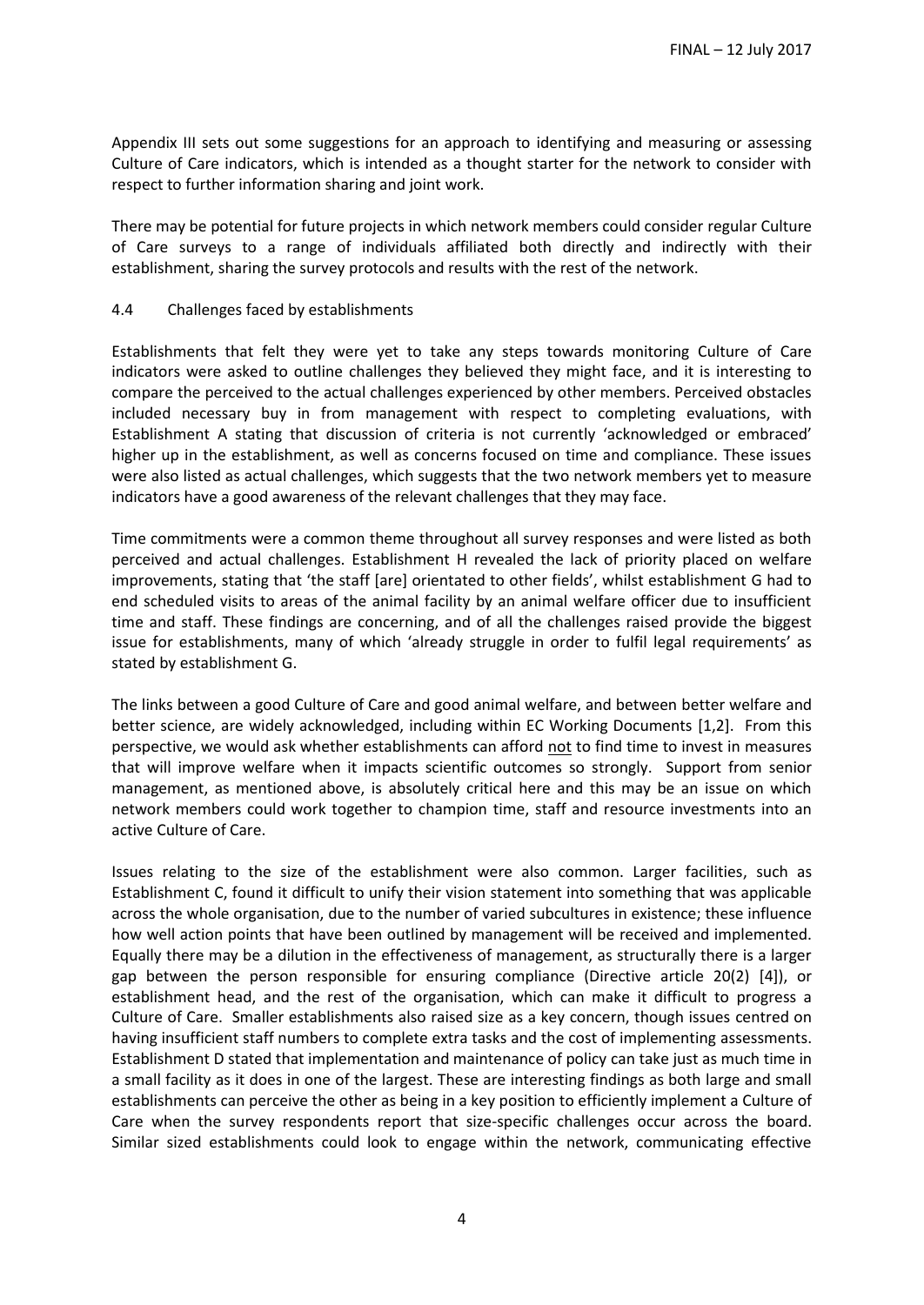solutions to size specific challenges to provide more tailored and therefore more effective advice to other members.

The actual assessment process was seen as a challenge by one establishment who raised an issue with an institution's ability to define and use indicators in a meaningful way. For example, indicators such as 'Everyone respects and listens to the attending veterinarian' will vary in compliance between staff members, mainly on the basis of personality differences. These issues may fade over time, as and when trust is established between individuals, but these discrepancies may not reflect the overall attitude of management or necessarily correlate with how well an establishment cultivates its Culture of Care. Whilst indicators may not always reflect the beliefs of all members of the organisation, if carefully selected and evaluated they should represent the majority and capture an accurate 'snapshot' of how well a Culture of Care is implemented by all staff. Organizations should continually define and assess indicators and should be prepared to update these the culture develops.

### **5. Action points for facilities – positive learning outcomes**

From this survey we have gained an understanding of Culture of Care monitoring and assessment within network member establishments, which we have used to suggest some action points for an effective Culture of Care.

- Outline a clear vision statement for the local Culture of Care, or a similar concept, and display this in the establishment
- Compile relevant documentation, establishment policy and current practice into a list of key concepts relating to the Culture of Care, using relevant documents and guidance (the working concept in Appendix II of this document can be used as a basis for both this and the above action point)
- Outline a clear list of indicators for a good Culture of Care, encouraging staff to submit ideas for these
- Create a Culture of Care Survey for all staff to complete on a regular basis, sharing surveys and results with other network members
- Ask for managerial commitment to championing the local Culture of Care; review visibility and accessibility of management within departments
- Review training and induction material for staff, including the establishment's Culture of Care and how this is implemented
- Discuss and implement policies to encourage staff to maintain and buy into the Culture of Care, e.g. peer recognition and rewards
- Keep up communication between Culture of Care network members to enable tailored advice sharing
- Review the impact of internal establishment communications e.g. newsletters, focus groups
- Include the Culture of Care vision statement, and an appropriate level of information regarding how this is implemented and monitored, within public-facing establishment web pages and other materials

#### **6. Conclusion**

This survey has been a first step in surveying and encouraging structured monitoring and assessment of the Culture of Care within establishments, as well as revealing a variety of interesting thoughts and ideas relating to establishment culture. All respondents had a clear idea of what a Culture of Care meant within their establishments, and at least some steps had been taken towards assessing how effectively this is implemented, but more structure would help to ensure sound commitment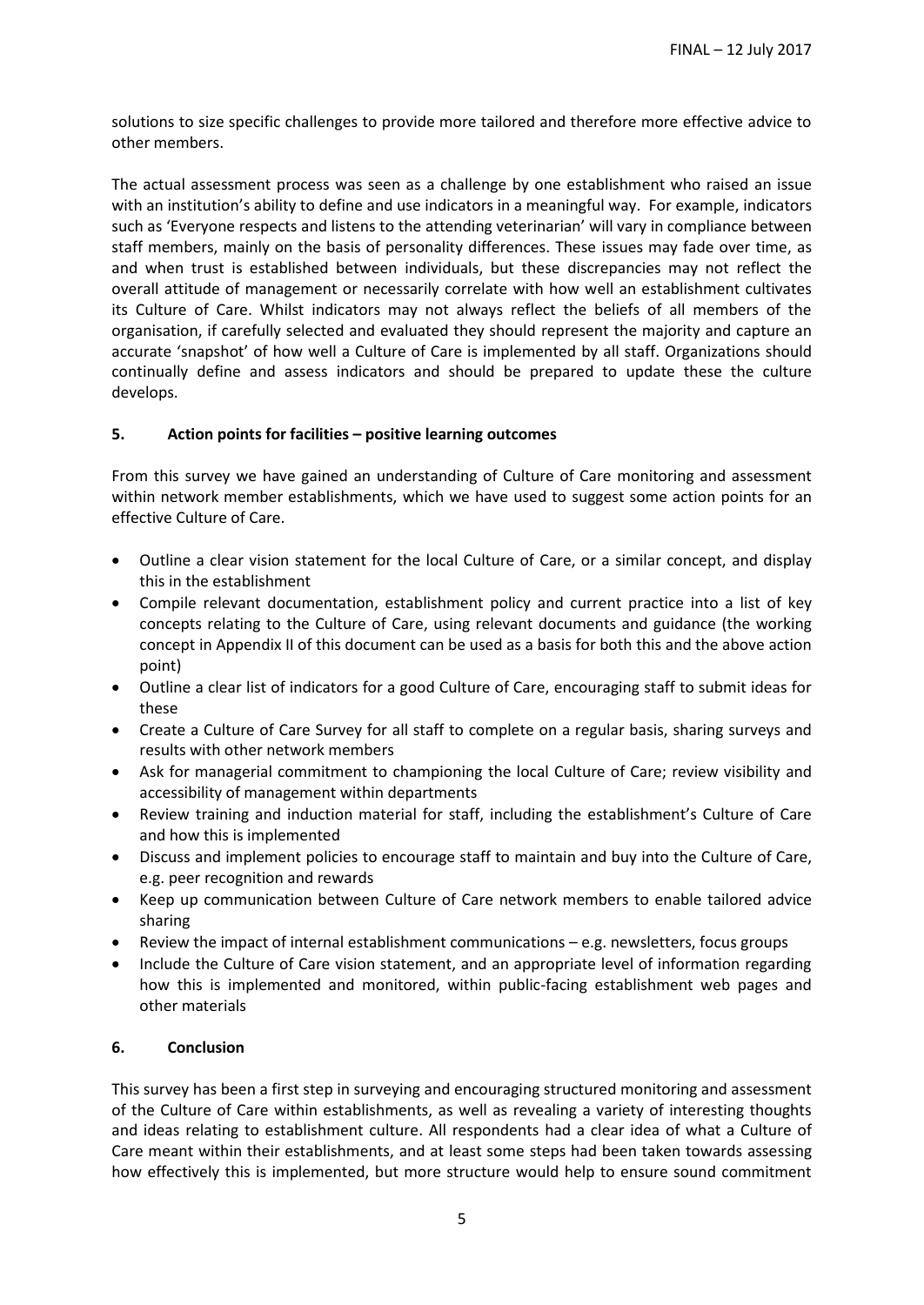from all concerned. Please see Appendix III for some initial thoughts as to how this could be approached. However this is undertaken, it will require steadfast support from management and should be rewarded the necessary time and resource to implement.

The network presents members with a unique opportunity to discuss and challenge key concepts and we are grateful to everyone who provided their opinion on this issue. Whilst a number of key action points have been raised, by far the most important is the call for network wide collaboration on these issues, particularly from establishments which have yet to discuss or define indicators. Many establishments stated that they would be 'very willing' to collaborate with others in the network and learn from their challenges, which is a promising sign – cementing the need for, and giving focus to, the Culture of Care Network.

### **Acknowledgements**

Thanks to Thomas Bertelsen for setting up the Culture of Care network, to all of its members for embracing the concept, and to all of the survey respondents.

### **References**

- 1 European Commission (2014) *A working document on Animal Welfare Bodies and National Committees to fulfil the requirements under the Directive.* Download at [ec.europa.eu/environment/chemicals/lab\\_animals/interpretation\\_en.htm](http://ec.europa.eu/environment/chemicals/lab_animals/interpretation_en.htm)
- 2 European Commission (2014) *A working document on the development of a common education and training framework to fulfil the requirements under the Directive.* Download at [ec.europa.eu/environment/chemicals/lab\\_animals/interpretation\\_en.htm](http://ec.europa.eu/environment/chemicals/lab_animals/interpretation_en.htm)
- 3 European Commission (2014) *A working document on Inspections and Enforcement to fulfil the requirements under the Directive.* Download at [ec.europa.eu/environment/chemicals/lab\\_animals/interpretation\\_en.htm](http://ec.europa.eu/environment/chemicals/lab_animals/interpretation_en.htm)
- 4 European Union (2010) Directive 2010/63/EU of the European Parliament and of the Council of 22 September 2010 on the protection of animals used for scientific purposes. *OJ* L276: 33-79.
- 5 RSPCA & LASA (2015) *Guiding principles on good practice for Animal Welfare and Ethical Review Bodies, 3rd edition.* Download at [tinyurl.com/RSPCA-LASA-AWERB](file:///C:/Users/azintzsc/AppData/Local/Microsoft/Windows/Temporary%20Internet%20Files/Content.Outlook/ZA4BDWO1/tinyurl.com/RSPCA-LASA-AWERB)
- 6 UK Animals in Science Regulation Unit (2015) *Identification and management of Patterns of lowlevel concerns at licensed establishments.* Download a[t gov.uk/guidance/research-and-testing](https://www.gov.uk/guidance/research-and-testing-using-animals)[using-animals](https://www.gov.uk/guidance/research-and-testing-using-animals), scroll down to 'Patterns of low level concerns'

All URLs in this document were last viewed on 19 May 2017.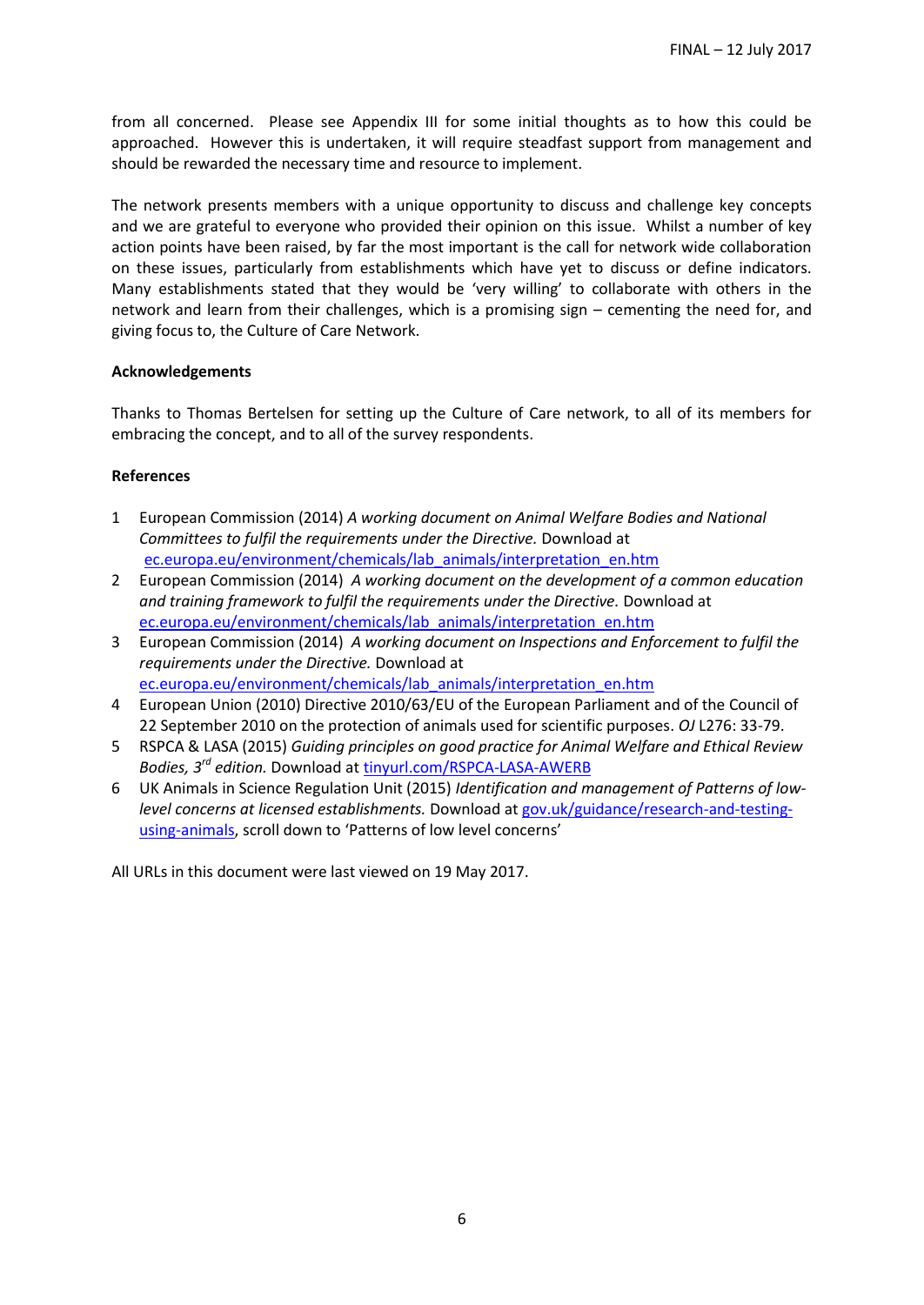#### **Appendix I: Survey questions and answers**

Dear Culture of Care Network member,

As we members are expected to share and disseminate results, ideas, initiatives and ideas relating to the Culture of Care, we (RSPCA), as a member of the Network, would like to suggest a snapshot of progress with assessing the Culture within establishments. During the session on the Culture of Care at FELASA 2016 which gave rise to the Network, Thomas presented an outline of the pilot study to 'measure' the Culture of Care at Novo Nordisk, and the potential to take a more structured approach was also discussed at a recent meeting on the Culture of Care held by EFPIA. We therefore thought it might be helpful to see whether other facilities had started thinking about monitoring progress and development with respect to their Culture of Care in some way.

So ...please could you answer these questions (it doesn't matter how long the answers are, and there is no need for perfect text)? If you could give us as much information and material as you can manage, we will collate it all and circulate it to members for discussion, then perhaps the Network could collectively identify some action points. Depending on confidentiality and what we receive, we may be able to produce something that we could pass on to the EC and other facilities that are not in the Network - but this can be discussed at a later date.

If you are not associated with an establishment yourself, but you do know of one that has set up a system for assessing its Culture of Care, please feel free to pass this message on to them in case they might like to respond.

Please could you send us your responses by Friday 31st March? If you would find it easier to talk about this on the phone instead, I would be happy to give you a call. There are 6 questions:

1. Does your establishment have an agreed, stated vision setting out what the Culture of Care (or an equivalent concept) means to them? If so, what is this?

| A | Not for animal research but it is acknowledged in other areas of the establishment                                                                                                                                                                                                                                                                                                                                                                  |
|---|-----------------------------------------------------------------------------------------------------------------------------------------------------------------------------------------------------------------------------------------------------------------------------------------------------------------------------------------------------------------------------------------------------------------------------------------------------|
| B | In our agreed, stated vision document it says: "It is our mission to create a careful and responsible design and execution of animal experiments, and<br>an optimal application of the 3Rs, through counselling, fine-tuning and internal supervision. These activities are conducted within a 'culture of care',<br>which is created with partners."                                                                                               |
|   | C has a comprehensive multi-tiered approach to our behaviour and mind-set. CoC is not explicitly addressed, but the concept of a caring culture is<br>embedded in this approach. The top level is The C Way which describes who we are, where we want to go and the values that characterise our<br>company. Next there are ten essentials - one being 'We never compromise on quality and business ethics'. This essential is further supported by |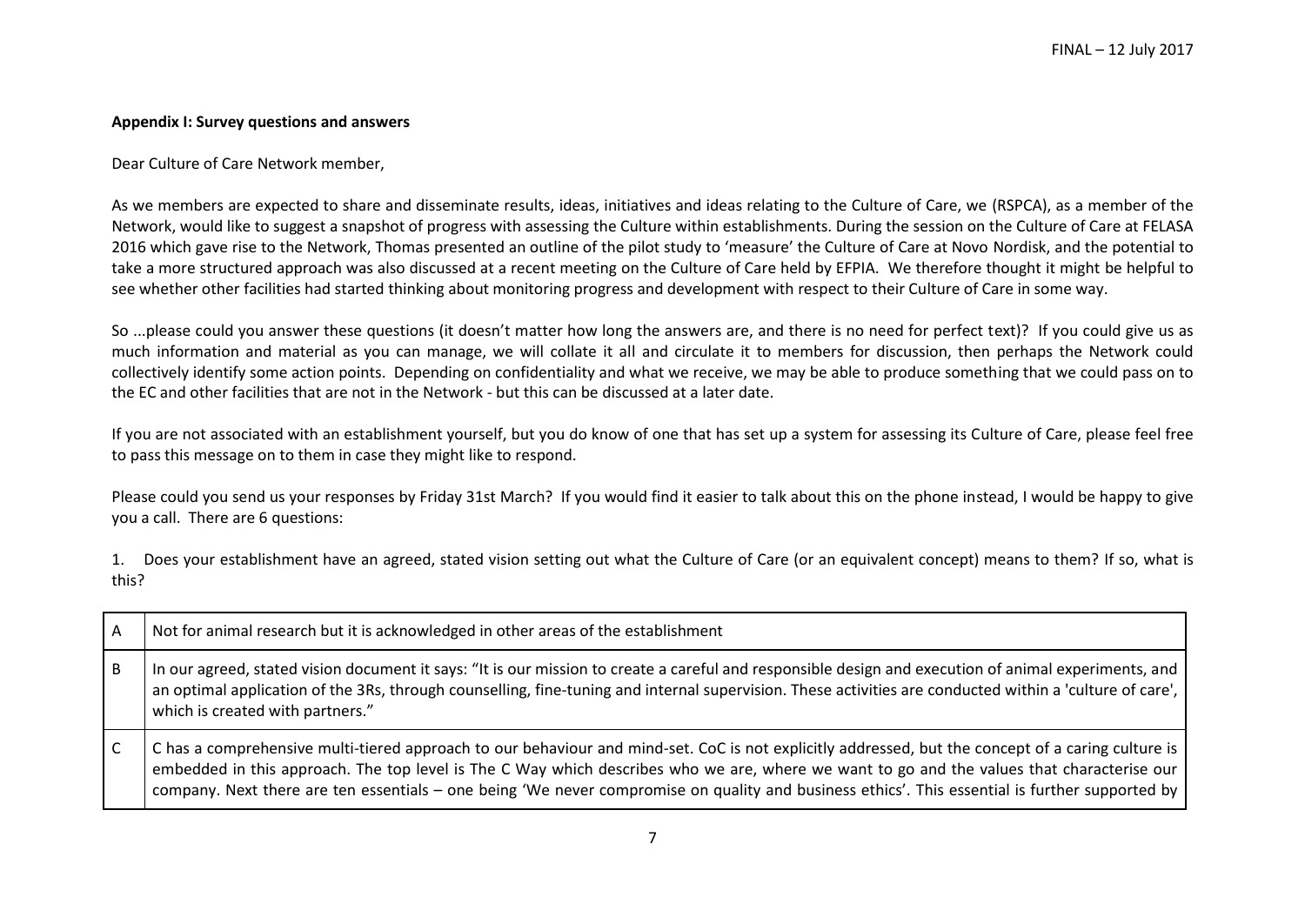|   | our Bioethics Policy, which states: In C we will discover, develop and produce biological medicines with respect for people, animals and the<br>environment. This means that we will:<br>continuously improve our performance<br>$\bullet$<br>promote bioethical awareness in C<br>$\bullet$<br>operate by high ethical global standards in research involving people, animals, human materials and gene technology<br>require adherence to high ethical standards by our external partners, contract research organisations and suppliers, and monitor their<br>$\bullet$<br>performance<br>engage in stakeholder dialogue and partnerships helping us to deal with ethical dilemmas<br>$\bullet$<br>act in accordance with international conventions.<br>$\bullet$<br>C's position on animal experimentation; C's position on use of non-human primates; C's principles for the use of animals                                                                                                                                                    |
|---|-----------------------------------------------------------------------------------------------------------------------------------------------------------------------------------------------------------------------------------------------------------------------------------------------------------------------------------------------------------------------------------------------------------------------------------------------------------------------------------------------------------------------------------------------------------------------------------------------------------------------------------------------------------------------------------------------------------------------------------------------------------------------------------------------------------------------------------------------------------------------------------------------------------------------------------------------------------------------------------------------------------------------------------------------------|
| D | Not currently, although this is something being addressed. As we probably all know, this is many different things to different people!                                                                                                                                                                                                                                                                                                                                                                                                                                                                                                                                                                                                                                                                                                                                                                                                                                                                                                              |
| E | No. However, in our assessment of competencies attitude is assessed and considered an important part of the assessment                                                                                                                                                                                                                                                                                                                                                                                                                                                                                                                                                                                                                                                                                                                                                                                                                                                                                                                              |
| F | Yes. We have a Culture of Care Pledge developed by the staff in the Establishment (those working directly with animals and others who indirectly<br>contribute e.g. through sample analysis, study design etc.) The pledge is on display.                                                                                                                                                                                                                                                                                                                                                                                                                                                                                                                                                                                                                                                                                                                                                                                                           |
| G | Currently, we do not have a clear vision statement about CoC at G, but already in process by discussing with our directorate. In our opinion, there is<br>a need to have an in-house statement of the directorate to support the CoC on different levels and attract attention as well empower the AWB to<br>implement a sufficient CoC.                                                                                                                                                                                                                                                                                                                                                                                                                                                                                                                                                                                                                                                                                                            |
|   | As one starting point, we have signed the Basel Declaration in 2012, but the membership and leading consequences are less common within the<br>institute and only a few people are aware of it. Furthermore, we endorsed a G Animal Welfare Directive together with our Animal Welfare<br>Committee. This was hard work and discussions within our AWB. Finally, it is much more a summary of legal requirements and some internal<br>regulations rather than a statement on CoC. Recently, we started the discussion in a small group of AWOs, communication department and a<br>scientist who has particular interest into ethical questions and who was part of the national ethics committee. Our objective is to formulate a<br>statement on ethics/responsibility for our institution regarding animal experiments. We presented the idea in our AWB and the feedback was<br>positive. Thus, we will further processing our objective to push forward a stated vision on CoC, that should be endorsed and communicated by our<br>directorate. |
|   | [G also has its own Animal Welfare Directive.]                                                                                                                                                                                                                                                                                                                                                                                                                                                                                                                                                                                                                                                                                                                                                                                                                                                                                                                                                                                                      |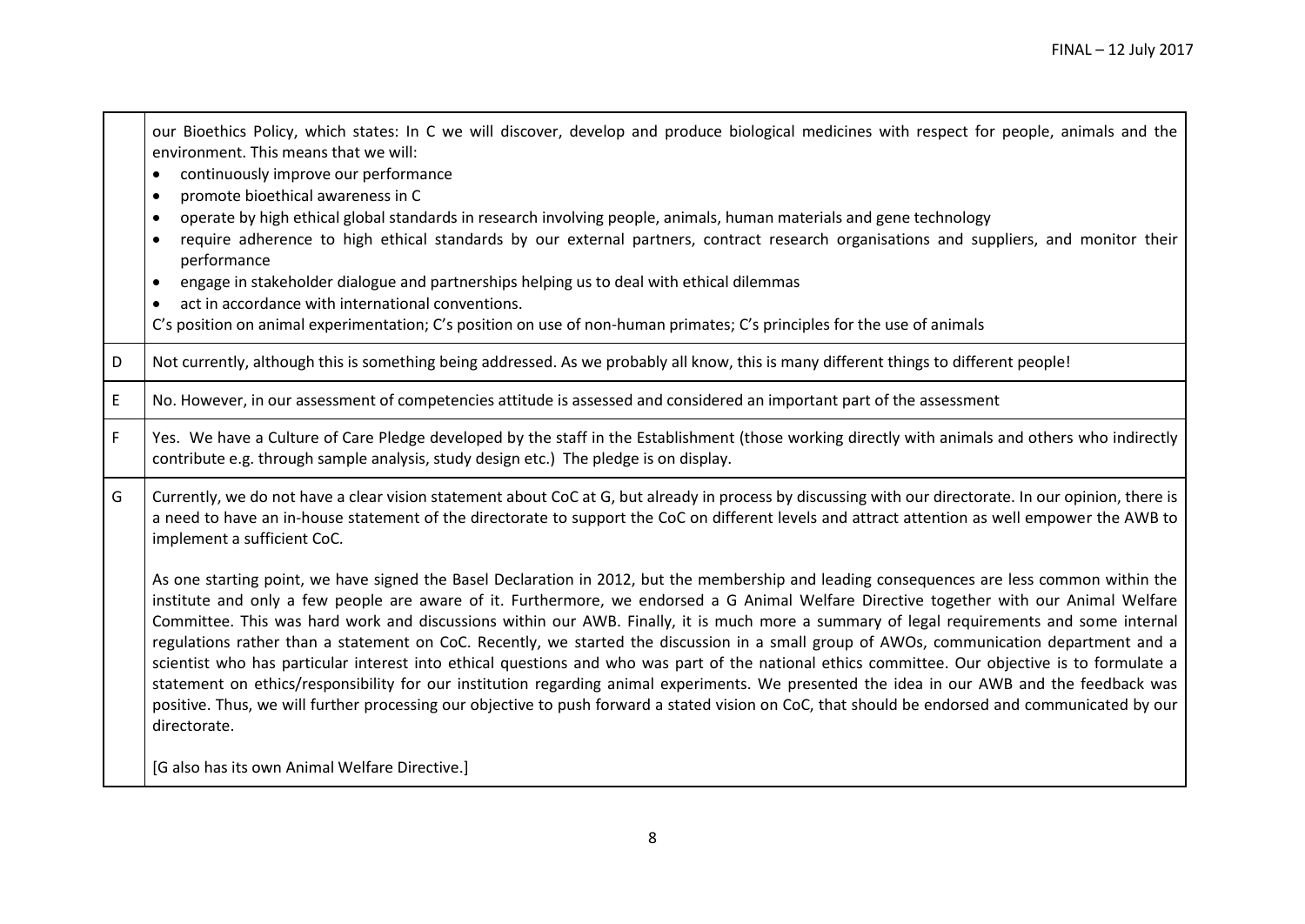H We currently don't have a CoC related plan, apart from the basic features in our legislation (founding an animal welfare body and a daily care of animals – our legislation is almost identical to the Directive). We also promote continuous education, however the staff is oriented towards other fields. I would say they are more sensitive than in the part regarding animal welfare, however this is not promoted in a purpose-specific or organized way.

2. Does your establishment have an agreed list of criteria or concepts that are critical to your Culture of Care (irrespective of whether you have an agreed, stated vision), e.g. care staff and veterinarians are respected and listened to and their roles and work are supported throughout the establishment, or consistent ethical principles and welfare standards are adopted when collaborating, sourcing animals or contracting studies externally? If so, can you share these?

| $\mathsf{A}$ | We have a short statement about whistle blowing as well as ethical use of animals and cover compliance as part of the Code of Practice, which<br>people need to read as part of the induction process.<br>Our regulator says we have a Culture of Care but not well formulated; this will hopefully change with the new AWB structure in place                                                                                                                                                                                                                                                                                                                                                                                                                                                                                                                                                                                                                                                                                                                                                                                                                                                                                                                                                                                                                                                                                                        |
|--------------|-------------------------------------------------------------------------------------------------------------------------------------------------------------------------------------------------------------------------------------------------------------------------------------------------------------------------------------------------------------------------------------------------------------------------------------------------------------------------------------------------------------------------------------------------------------------------------------------------------------------------------------------------------------------------------------------------------------------------------------------------------------------------------------------------------------------------------------------------------------------------------------------------------------------------------------------------------------------------------------------------------------------------------------------------------------------------------------------------------------------------------------------------------------------------------------------------------------------------------------------------------------------------------------------------------------------------------------------------------------------------------------------------------------------------------------------------------|
| B            | No not specifically. We do as an AWB work with a well-defined quality plan and communications plan, to get all animal workers involved and<br>participating towards a high standard of animal experimentation.                                                                                                                                                                                                                                                                                                                                                                                                                                                                                                                                                                                                                                                                                                                                                                                                                                                                                                                                                                                                                                                                                                                                                                                                                                        |
| $\mathsf{C}$ | C has a comprehensive supporting structure to assure and facilitate the concept of a caring culture:<br>Global Bioethics Management with the objective is to maintain C's leading and trendsetting position within bioethics<br>The R&D Bioethics Council, who is responsible for the implementation of C's Bioethics Policy (see above).<br>Five expert groups, - one of them being 'Animal research ethics'. This expert group contribute with their expertise in strategy development,<br>risk evaluation and promote bioethics in their own networks.<br>Ethical Review Council, embedding the AWB.<br>Focus Group on Non-human primates. Some of the remits of this group is to perform ethical review of all C-sponsored studies on NHP's in<br>accordance with ERC procedures incl. reporting and documentation and to issue governance documents.<br>Global Pharmacology Council: approval of standard pharmacology models and technologies. A 3R Award has been established to appreciate<br>employees who strive to improve the conditions for animals used in research, bringing C's commitment to the 'Reduction, Refinement and<br>Replacement' (3R) principles into action. The event creates awareness of the many great new 3R initiatives in R&D and emphasizes the<br>importance of animal welfare. An external jury chooses the winner and is invited to visit the animal facility and challenges on current ways are<br>welcomed. |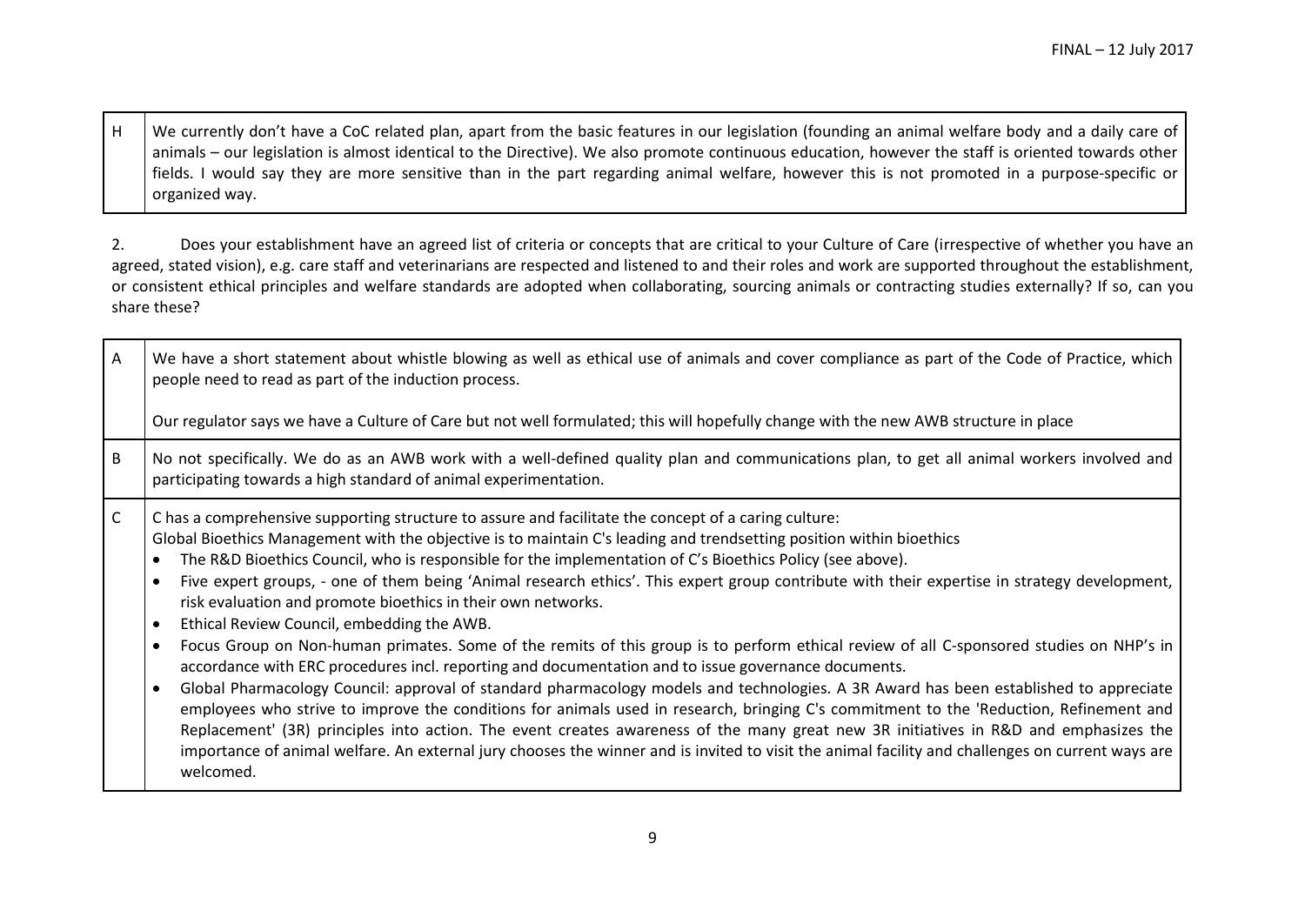| D | Again, not formally agreed and accepted but would include views of people 'canvassed/completing questionnaire's from various stakeholder areas,<br>both internal and external to the establishment.                                                                                                                                                                                                                                                                                                                                                                                                                                                                                                                                                                                                                                                                                                                                                                                                                           |
|---|-------------------------------------------------------------------------------------------------------------------------------------------------------------------------------------------------------------------------------------------------------------------------------------------------------------------------------------------------------------------------------------------------------------------------------------------------------------------------------------------------------------------------------------------------------------------------------------------------------------------------------------------------------------------------------------------------------------------------------------------------------------------------------------------------------------------------------------------------------------------------------------------------------------------------------------------------------------------------------------------------------------------------------|
| E | No. However, the AWB has a requirement that significant collaborative work that is performed in third countries (for example when we send our<br>animals to other labs for collaborative work (rather than just "sharing" GAAs) that a subset of the AWB (namely the Director of biological services,<br>myself and the chair) are required to confirm that we are happy that the use is appropriate and could be authorised under our national legislation.<br>This would apply for contracting work elsewhere. The senior animal technologists and designated veterinarian are definitely respected and listened<br>to on the AWB and I feel that generally the support is good. The structure I set up so that I answer to senior management and not to the Director<br>of Biological Service (who is line managed to the same person) means that we can both be independent and disagree with each other and know it<br>will be heard higher up the establishment - not that, I hasten to add, this situation has arisen. |
|   | 8 principles are outlined in the Culture of Care Pledge. We continue to explore this through the Culture of Care group sponsored through the AWB                                                                                                                                                                                                                                                                                                                                                                                                                                                                                                                                                                                                                                                                                                                                                                                                                                                                              |
| G | Animal Welfare Directive and Basel Declaration (see above), which only includes AWB, scientists and directorate. Animal caretakers are not<br>included. Furthermore, the AWOs have a regular Jour fixe with the directorate two times a year for exchanging/discussing of animal welfare<br>issues. In general, major animal welfare concerns have to be reported to the directorate, e.g. if there were to be use of animals without prior<br>project approval.                                                                                                                                                                                                                                                                                                                                                                                                                                                                                                                                                              |
| н | See answer to 1                                                                                                                                                                                                                                                                                                                                                                                                                                                                                                                                                                                                                                                                                                                                                                                                                                                                                                                                                                                                               |

3. Has your establishment drawn up any qualitative or quantifiable indicators of the Culture of Care (again, irrespective of whether you have an agreed, stated vision), for example from the European Commission Working Documents on Animal Welfare Bodies and National Committees, or Inspections and Enforcement? For example, this could include: a well-understood and clear procedure for 'whistle-blowing'; on-going education and training in animal care and welfare which is accessible to and encouraged for all levels of staff; condition and care of animals; information on refinement is reviewed and refinements implemented as appropriate; quality of project documentation. Please give details.

A We do not have clear qualitative or quantifiable indicators in place but we have a policy on whistle blowing but no clear procedure; we do not have a training policy in place but SOPs for training and competency for regulated procedures, criteria for a trainer, assessment sheets; in addition to that our designated person responsible for ensuring that staff are educated, trained and competent provides reports to the Advisory group to the person responsible for compliance (our governance and policy overarching committee of the AWB) about training; in house we do staff seminars, joined senior animal technologist meetings with other establishments, in house training as required e.g. on severity assessment for the technicians; staff who go away to CPD meetings are required to either do small presentations on what they have learned or write a report which is circulated to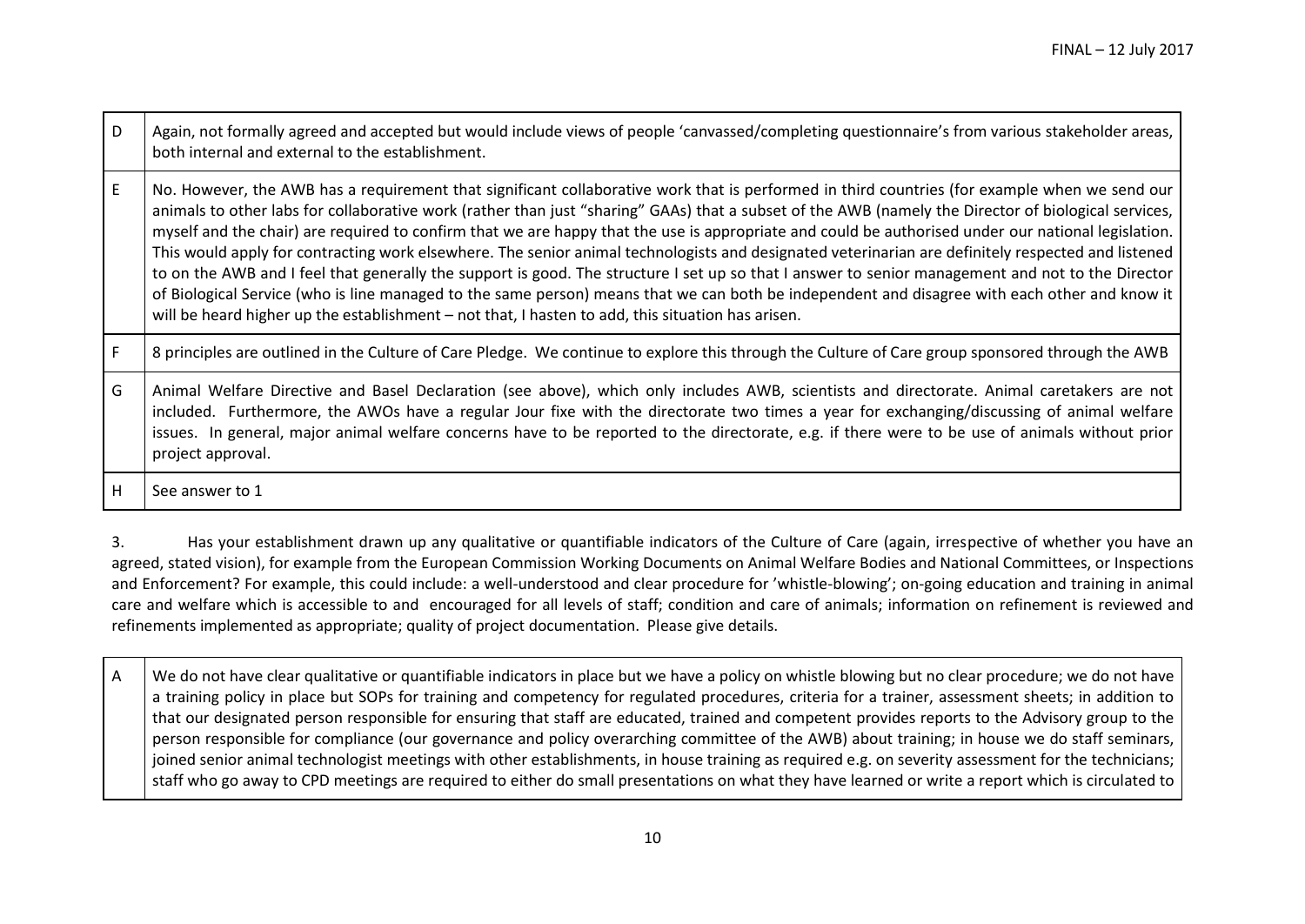|             | everybody but none of this is stated as a clear procedure; we provide information on refinements achieved to the Advisory group but not reviewed<br>as such; we also have a near miss list, which is reviewed more formally now                                                                                                                                                                                                                                                                                                                                                                                                                                                                                                                                                                                                                                                                                                                                                                                                                                                                                                                                                                                                                                                                                                                                                                                                                                                                                                                                                                                 |
|-------------|-----------------------------------------------------------------------------------------------------------------------------------------------------------------------------------------------------------------------------------------------------------------------------------------------------------------------------------------------------------------------------------------------------------------------------------------------------------------------------------------------------------------------------------------------------------------------------------------------------------------------------------------------------------------------------------------------------------------------------------------------------------------------------------------------------------------------------------------------------------------------------------------------------------------------------------------------------------------------------------------------------------------------------------------------------------------------------------------------------------------------------------------------------------------------------------------------------------------------------------------------------------------------------------------------------------------------------------------------------------------------------------------------------------------------------------------------------------------------------------------------------------------------------------------------------------------------------------------------------------------|
| B           | The AWB at B works via a well-defined quality plan. In which we setup our goals per year. Based on risk analyses we have a large emphasis on<br>auditing all sites regularly and follow the projects, this way we achieve compliance. Additionally by visiting all sites and researchers regularly we<br>work towards a culture of care in which all members of the team are involved and know their responsibility. Being visible on the work floor and<br>easily accessible is helping to get all people involved.                                                                                                                                                                                                                                                                                                                                                                                                                                                                                                                                                                                                                                                                                                                                                                                                                                                                                                                                                                                                                                                                                            |
|             | Culture of care might be translated into => wanting to comply to the quality standards                                                                                                                                                                                                                                                                                                                                                                                                                                                                                                                                                                                                                                                                                                                                                                                                                                                                                                                                                                                                                                                                                                                                                                                                                                                                                                                                                                                                                                                                                                                          |
| $\mathsf C$ | Some of the supportive elements that can serve as indicators of the Culture of Care include:<br>Most of the above mentioned items<br>$\bullet$<br>Local guides and requirements implemented from national legislation<br>Stocking density requirements beyond national legislation<br>Encouraging staff to pause, reflect and suggest animal welfare improvements<br>$\bullet$<br>Severity assessment guide<br>$\bullet$<br>Dissemination of new developments to license holders and staff<br>$\bullet$<br>Internal education course, that is meeting the requirements of the EU Directive re competencies of staff, offered to all personnel involved<br>$\bullet$<br>directly or indirectly with animal experimentation<br>Animal welfare audits of external collaborators<br>$\bullet$<br>Meetings where scientists present results to animal care staff and listen to learnings<br>$\bullet$<br>A constructive and open interaction with national authorities<br>$\bullet$<br>An internal procedure for justification on and approval of the use of NHPs<br>$\bullet$<br>Empowerment of caretakers and veterinarians to decide if animals can be included into studies.<br>$\bullet$<br>Pre-approval of in vivo PhD and PostDoc applications prior to submission.<br>$\bullet$<br>Internal review and approval of all studies performed at or on behalf of the company on top of the permit granted by the authorities<br>$\bullet$<br>3R goals in research departments cascaded to individual performance management plans<br>$\bullet$<br>Reporting of concerns to a Compliance Hotline (whistle-blowing) |
| D           | Not as yet recorded all in one place as a single Culture of Care document, but there is much evidence in various facility (BRF) management<br>documentation in relation to induction to the BRF, training (including Licensee training), animal technician ongoing training and CPD. Feedback<br>from the regulator on their assessment of the facility which includes their view/assessment of Culture of Care, AWB documentation and member                                                                                                                                                                                                                                                                                                                                                                                                                                                                                                                                                                                                                                                                                                                                                                                                                                                                                                                                                                                                                                                                                                                                                                   |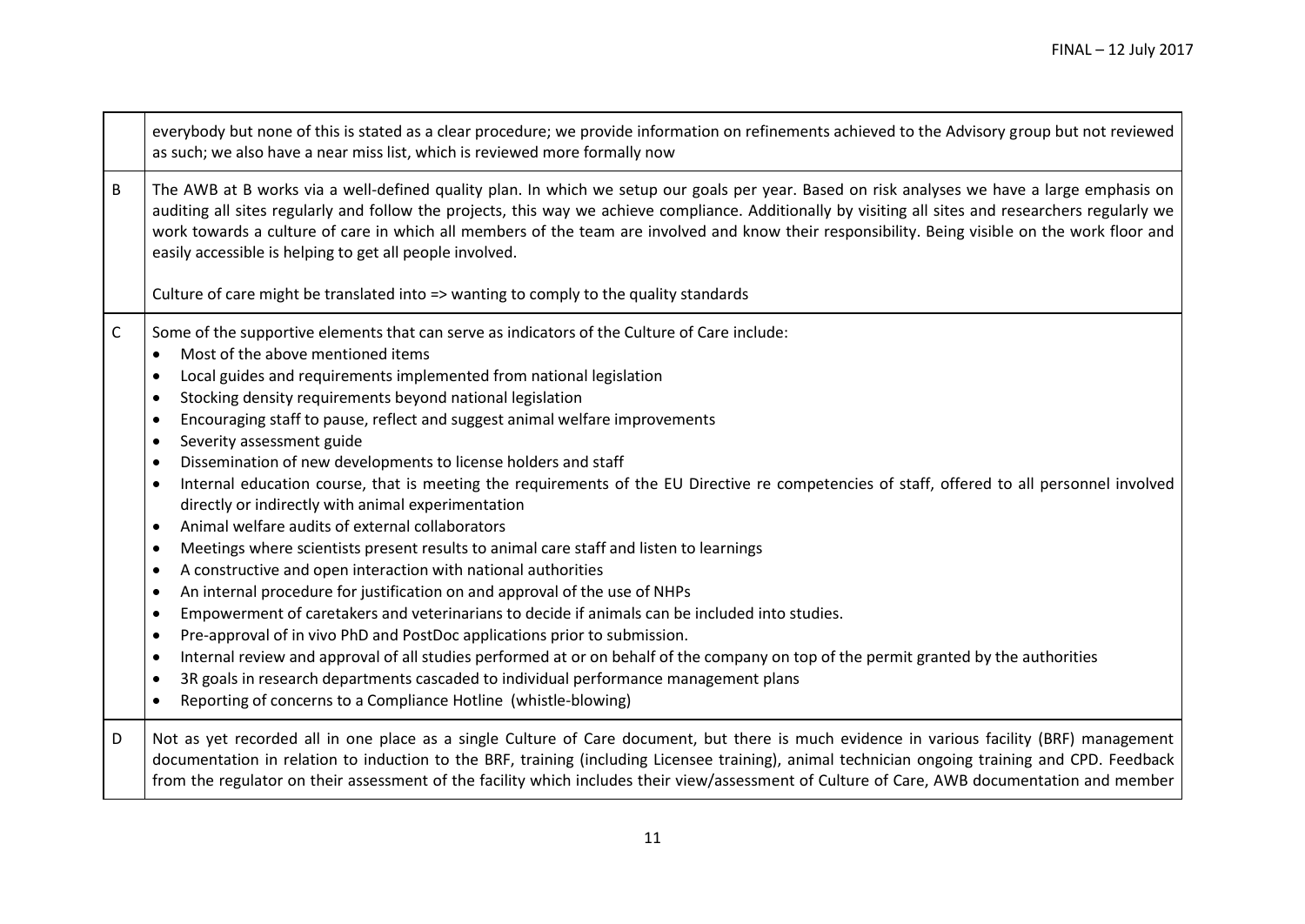|   | feedback.                                                                                                                                                                                                                                                                                                                                                                                                                                                                                                                                                                                                                                                                                                                                                                                                                                                                                                                                                                                                                                                                                                                                                                                                                                                       |
|---|-----------------------------------------------------------------------------------------------------------------------------------------------------------------------------------------------------------------------------------------------------------------------------------------------------------------------------------------------------------------------------------------------------------------------------------------------------------------------------------------------------------------------------------------------------------------------------------------------------------------------------------------------------------------------------------------------------------------------------------------------------------------------------------------------------------------------------------------------------------------------------------------------------------------------------------------------------------------------------------------------------------------------------------------------------------------------------------------------------------------------------------------------------------------------------------------------------------------------------------------------------------------|
| E | We have a clear whistle blowing process (recently reviewed at the AWB) and a policy agreed by the senior management and AWB that users are<br>required to attend local refresher training - initially this requirement is for users to have attended (in person not via surrogate) at least once every<br>2 years and for those authorised to conduct regulated procedures to attend annually and to have been assessed as competent (or re-assessed) in<br>at least one technique annually. Our technical staff are encouraged to take the staged courses/ exams set up by their professional body. We<br>arrange external speakers, e.g. two 6 hour sessions on recognition of pain.                                                                                                                                                                                                                                                                                                                                                                                                                                                                                                                                                                          |
| F | Independent mechanism for raising concerns through AWB mailbox<br>Recognition awards through AWB for any improvements in practice, animal care and welfare<br>AWB purpose statement - includes science and evidence based decision making - written to engage scientists in AWB process<br>Refinements reviewed and ongoing e.g. rat exercise, enrichment, euthanasia methods, aligned staff with UK NC3Rs year of laboratory rodent<br>welfare<br><b>Regular CPD</b><br>Training process being reviewed<br>Audit of facility<br>Quarterly newsletter focused on staff, AWB news, 3Rs, science achievements from the animal work conducted<br>Incident log and learning process<br>Mechanism for users to collectively feedback annually (part of retrospective review) on progress, culture, named people, improvements they want<br>to see<br>Openness - numbers of tours, annual open poster event etc.                                                                                                                                                                                                                                                                                                                                                      |
| G | At the entrance of our largest animal facility, we have a post box for animal welfare concerns, also for anonymous messages addressed to the<br>animal welfare officer. Unsatisfactory, this box is not frequently used (only one message since the end of 2013), so we currently think about how to<br>find new strategies, e.g. the establishment of an anonymous reporting system through the intranet. Regarding to this point we newly established a<br>daily animal consulting time for the animal caretaker. During the "Animal Consultation Hour" specific cases or seeks (non-acute cases) could be<br>discussed with veterinary assistance within a closed/warm atmosphere. The idea is also to encourage the discussion concerning animal welfare<br>issues and to improve the training of the animal caretakers on the same time within welfare assessment as well as to give better support for the<br>daily decisions and train the animal caretakers on the same time. For acute cases, a veterinarian is ad-hoc available.<br>Another step into CoC development was that our AWB has decided that all projects, assigned to the severe category, must be discussed in the<br>Animal Welfare Committee prior to the submission to the authority. |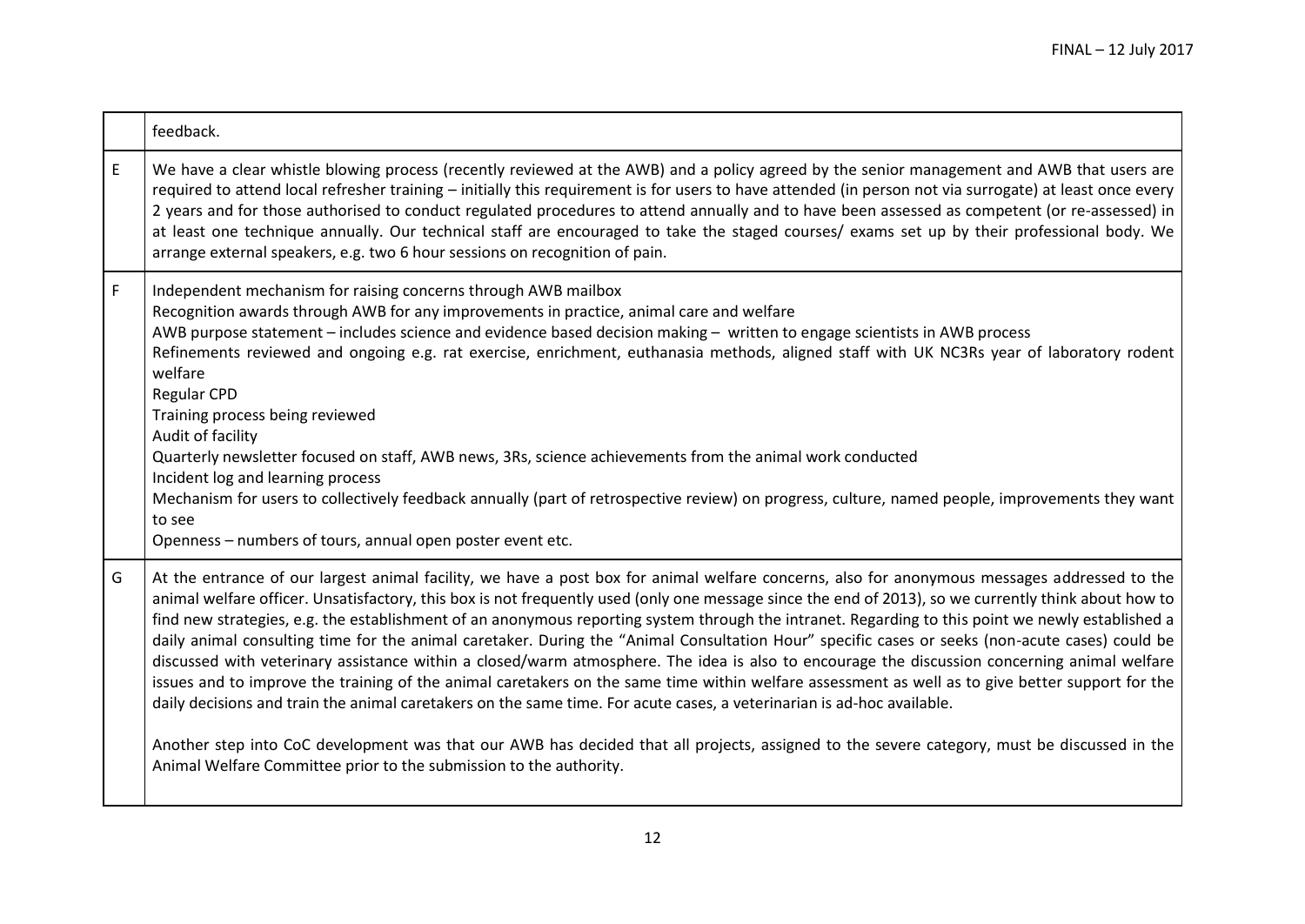| Once per month, a staff meeting of the entire animal facility (about 80 employees) takes place. Presentations of scientists working within animal |
|---------------------------------------------------------------------------------------------------------------------------------------------------|
| experiments are integral part of each meeting. Furthermore, as training for severity assessment, one example is given by an AWO and the severity  |
| and possible treatments are discussed.                                                                                                            |

Moreover, we organize mainly for scientists 4 presentations (a short symposium, over a year on different topics of laboratory animal science, animal welfare and ethics, which are accepted as regular training of researchers in animal experimentation. Based on the decision of our AWB we routinely keep a register attendance

We also have a laboratory animal course in-house training that consists of a theoretical part (script) and a one day hands-on seminar, including standard procedures in mice and rats. This course is mandatory for every person that is going to work with animals in scientific procedures at our institute. Since a couple of month, we are working on the implementation of an extended LAS course, that will consist of an online theoretical part (20h) and a hands-on seminar (20h).

A regular and mandatory training due to the legal requirements or recent developments has not been established until now, but it is under discussion. Presently, we have once or twice a year an animal facility meeting, to communicate recent developments concerning animal housing and animal welfare. The participation is on a voluntary basis. Furthermore, we have pages within our intranet portal, where forms and information can be found.

H See answer to 1

4. If question 3 was a 'yes', has your establishment defined or trialled any approaches to 'measuring' these indicators, e.g. interviewing or surveying staff, looking at conditions in the animal house and staff areas, gauging public responses to the facility and its work? Have you been developing any systems for monitoring, recording and representing these indicators? Anything you could share would be greatly appreciated.

| A  | Not yet, but it is on the to do list but we first need to get our new AWB structure in place, which hopefully will be approved soon by the Advisory<br>group.        |
|----|----------------------------------------------------------------------------------------------------------------------------------------------------------------------|
| B. | We have a monitoring group ('Klankboord') to discuss our work and policy with the animal workers, and a biennial communications survey with  <br>quantified results. |
|    | A pilot survey on Culture of Care has been initiated. The methodology was presented at the FELASA Congress 2016. It is too premature to present  <br>data.           |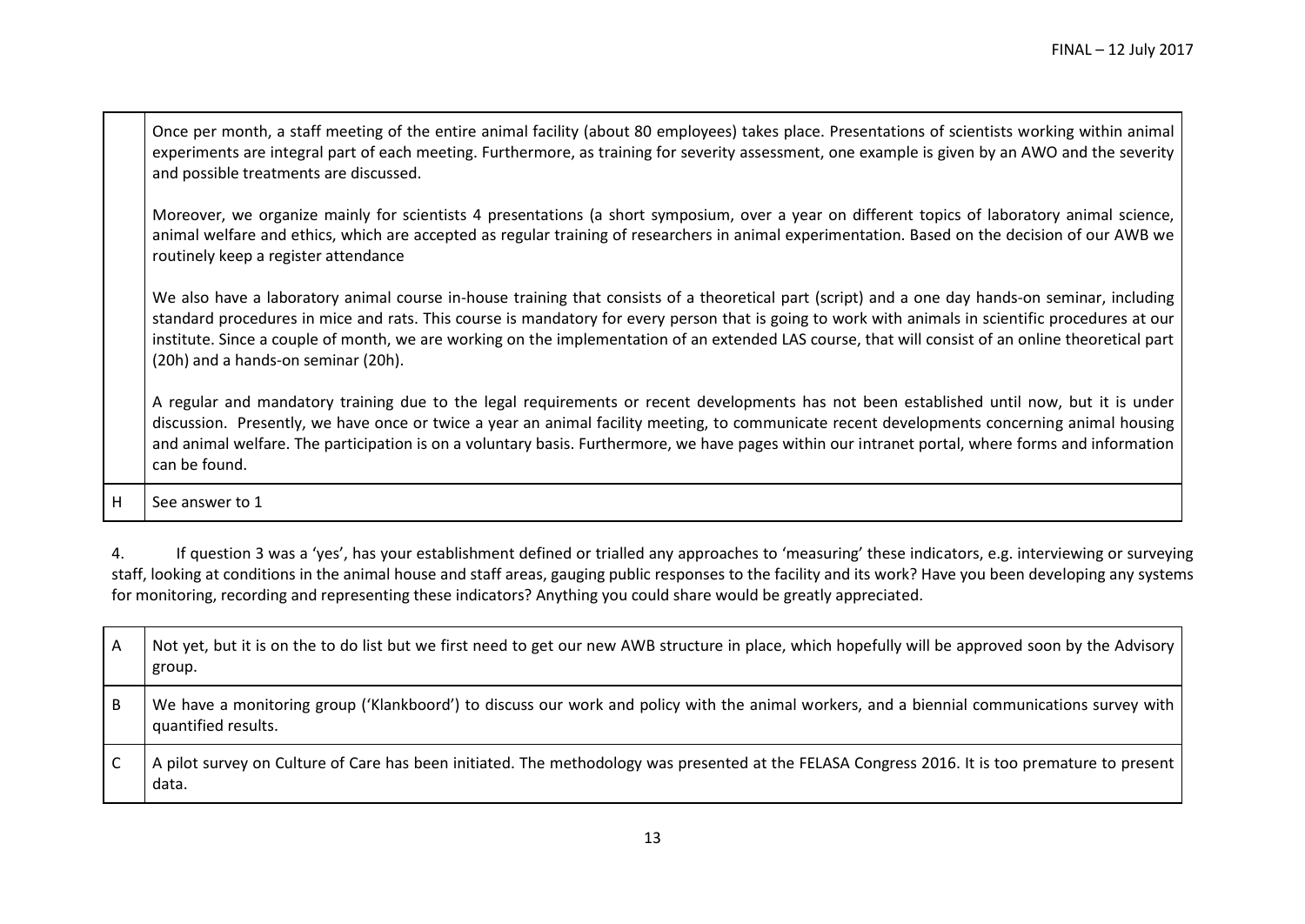| D            | Although answer to point 4 might be a partial YES, short brief reviews/questionnaires/discussions with a variety of stakeholders have given a<br>'snapshot' assessment that progress appears to be resulting from efforts so far. AWB committee members do complete facility walk around and<br>review periodically which is reported in AWB minutes. We encourage and offer explanation tours to engineers who come to work within BRF for<br>various maintenance purposes which allows us to gauge their opinions.                                                                                                                    |
|--------------|-----------------------------------------------------------------------------------------------------------------------------------------------------------------------------------------------------------------------------------------------------------------------------------------------------------------------------------------------------------------------------------------------------------------------------------------------------------------------------------------------------------------------------------------------------------------------------------------------------------------------------------------|
| E            | We are in the process of developing a DOPS (Direct Observation of Procedural Skills) approach to assessment, which includes a score for attitude                                                                                                                                                                                                                                                                                                                                                                                                                                                                                        |
| $\mathsf{F}$ | Not formally – but receive feedback after tours, conducted the EFPIA survey with staff.                                                                                                                                                                                                                                                                                                                                                                                                                                                                                                                                                 |
| G            | In 2014 and 2015, the AWOs followed a regular schedule to visit each area of the animal facility. It turned out to be a good idea to invite a scientist<br>to participate and discuss the projects together with them and the animal caretaker. Those visits are important to get a feedback of the animal<br>caretakers on, e.g. communication with the working groups, usefulness of score sheets etc. Nowadays we visit the different areas irregular,<br>focusing on the conducting of animal experiments. This decision was a matter of risk assessment and time management. We would need more<br>persons to do both intensively. |
| H            | See answer to 1                                                                                                                                                                                                                                                                                                                                                                                                                                                                                                                                                                                                                         |

5. If your establishment has not yet begun to think about discussing criteria or defining indicators, do you think this is something you could initiate? What, if any, challenges might there be?

| A | Yes we will; I think we do already a lot on the ground but it is not embraced and acknowledged yet higher up                                                                                                                                                                                                                                                                                                                                                                                                                                                                                          |
|---|-------------------------------------------------------------------------------------------------------------------------------------------------------------------------------------------------------------------------------------------------------------------------------------------------------------------------------------------------------------------------------------------------------------------------------------------------------------------------------------------------------------------------------------------------------------------------------------------------------|
| B | Positive learning:<br>Be visible at every corner of the site => monitor your visibility<br>Be approachable for everyone in the team, also the animal care takers=> monitor our accessibility + are people actually finding the AWB?<br>Be informative => monitor the impact of communications: do people actually read, understand and use our newsletters and website etc.?<br>Be open for discussion and set-up your team in a facilitating manor and keep critical about the procedures needed=><br>Actively look for collaboration with other departments (statistics, teaching, human resources) |
|   | Not applicable                                                                                                                                                                                                                                                                                                                                                                                                                                                                                                                                                                                        |
| D | Is being progressed but we are also keen to see what others develop!                                                                                                                                                                                                                                                                                                                                                                                                                                                                                                                                  |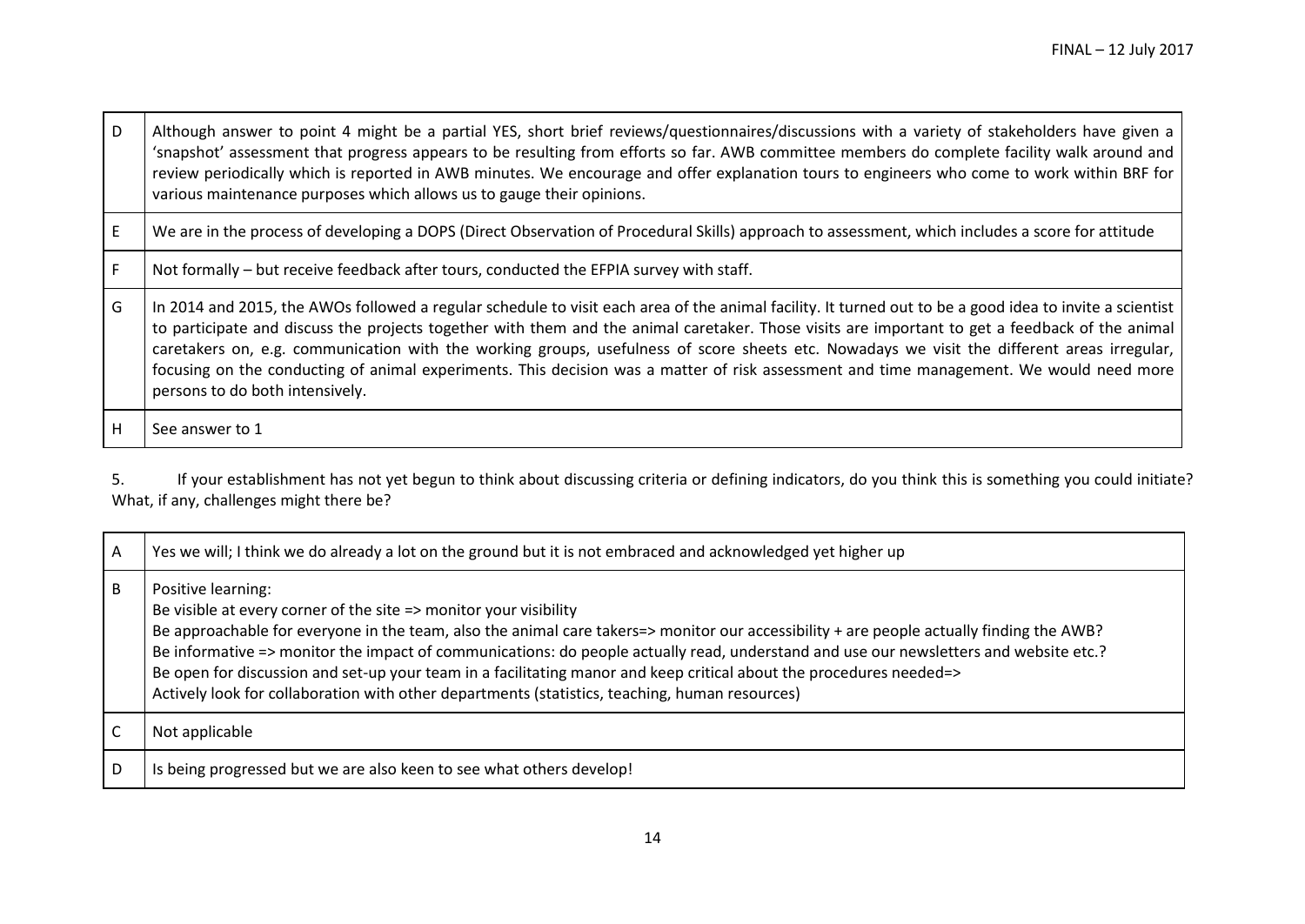| E  | This is a difficult one - I think it is very hard to actually have meaningful criteria or defining indicators in a meaningful way. For example "everyone<br>respects and listens to the designated veterinarian". I feel listened to; and yet I know there is greater "buy-in" from some than others. Why? Some<br>it's a personality thing, some are naturally conservative, some are more scared by their user's reaction in case changing something to meet a 3Rs<br>suggestion means that the work is slowed or can't get published. With experience and building of trust, most of these go away over time - but<br>some people are always going to be a harder challenge than others. How does this reflect the culture of care - I could put "numbers" on the<br>difficult ones, but that doesn't reflect the overall attitudes of the management or other staff and will vary in time related to those people rather<br>than necessarily our culture of care. |
|----|-----------------------------------------------------------------------------------------------------------------------------------------------------------------------------------------------------------------------------------------------------------------------------------------------------------------------------------------------------------------------------------------------------------------------------------------------------------------------------------------------------------------------------------------------------------------------------------------------------------------------------------------------------------------------------------------------------------------------------------------------------------------------------------------------------------------------------------------------------------------------------------------------------------------------------------------------------------------------|
| F. | We have an ongoing challenge at this site as the group is on an exit trajectory. Having seen many colleagues leave provides particular morale<br>challenges. It also provides challenges regarding visibility of the work and its value more broadly in F. This is something we try to keep on top of<br>through constant feedback.                                                                                                                                                                                                                                                                                                                                                                                                                                                                                                                                                                                                                                   |
|    | We are a small Establishment. As person responsible for compliance and head of the Lab Animal Science group I am very close to the work and<br>staff. I can imagine the biggest challenge in many other Establishments is sheer size and complexity meaning person responsible for compliance is<br>often quite removed from operations and AWBs focus on compliance.                                                                                                                                                                                                                                                                                                                                                                                                                                                                                                                                                                                                 |
| G  | Yes, that is possible. The challenge is to motivate scientists and animal caretakers to join, as most scientists already struggle to fulfil the legal<br>requirements on applying and conducting animal experiments. Often it is a matter of time management. Also awareness and attitude. We have to<br>work on visibility and systems of incentives.                                                                                                                                                                                                                                                                                                                                                                                                                                                                                                                                                                                                                |
| H  | I would like to promote a CoC initiative, the challenges are mainly time and compliance. Of course, prior approval from the management would be<br>necessary but I believe it would be positive. I would be very willing to collaborate with our network for a plan on "naïve" facilities, this is a reason I<br>joined, to promote the CoC in the establishment and in our country.                                                                                                                                                                                                                                                                                                                                                                                                                                                                                                                                                                                  |

6. If your establishment has begun using criteria or defining indicators, what challenges have you encountered and what positive learnings have you had?

| No answer                                                                                                                                              |
|--------------------------------------------------------------------------------------------------------------------------------------------------------|
| No answer                                                                                                                                              |
| As there are 'sub-cultures' in a large and global organisation like C it is a challenge to develop and use tools that are universally relevant and can |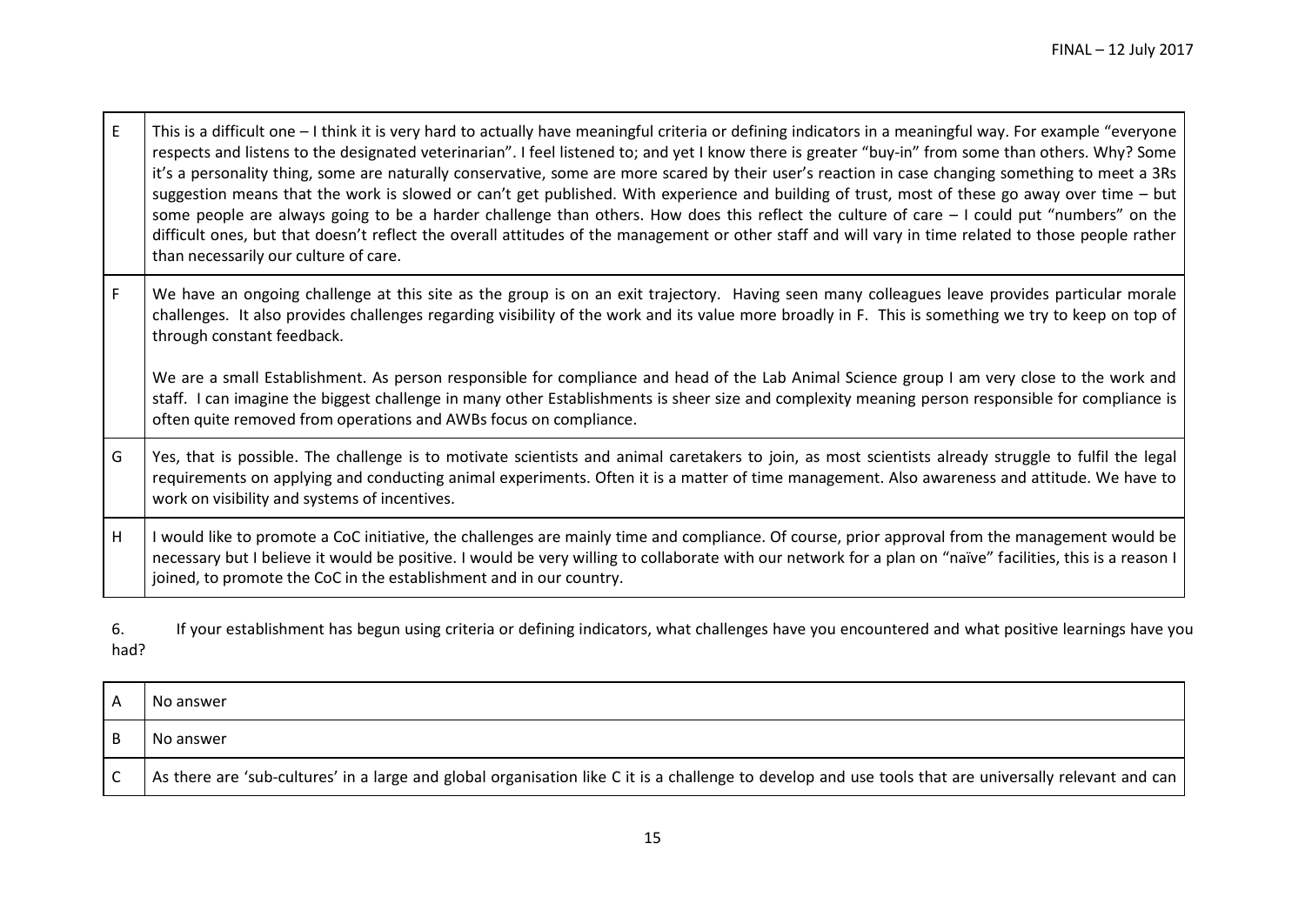|   | embrace these differences.<br>A positive learning is that the Culture of Care mind-set is present everywhere. This is undoubtedly to a large extent due to the top-level statements<br>in e.g. our essentials combined with a dedicated effort to promote this. Another positive learning is that you get behavioural buy-in from staff when<br>operational procedures take the corporate values into account (e.g. it is OK that an animal handling procedure takes extra time in order to handle<br>the animal as gentle as possible?).                                                                                                                             |
|---|-----------------------------------------------------------------------------------------------------------------------------------------------------------------------------------------------------------------------------------------------------------------------------------------------------------------------------------------------------------------------------------------------------------------------------------------------------------------------------------------------------------------------------------------------------------------------------------------------------------------------------------------------------------------------|
| D | As with so many things, time available and other commitments taking precedence are the greatest challenges. Being a relatively small facility, the<br>number of individuals that these tasks can be shared amongst is problematic because of time and cost this entails compared with large institutions<br>who often have opportunity to appoint 'specialist' persons who have less diverse roles (Job Descriptions). i.e it takes just about as much to get a<br>policy together and maintain it for a small facility as it does one of the largest. Getting 'buy in' and encouragement from senior people within the<br>organisation has been good, so a positive. |
| E | No answer                                                                                                                                                                                                                                                                                                                                                                                                                                                                                                                                                                                                                                                             |
| F | The learning from incident log has been a positive step - it has helped maintain an open culture and when it works well ensures any recognition<br>award through AWB is promoted as widely as possible (including other sites or externally) promoting good practice more widely.                                                                                                                                                                                                                                                                                                                                                                                     |
| G | No answer                                                                                                                                                                                                                                                                                                                                                                                                                                                                                                                                                                                                                                                             |
| н | No answer                                                                                                                                                                                                                                                                                                                                                                                                                                                                                                                                                                                                                                                             |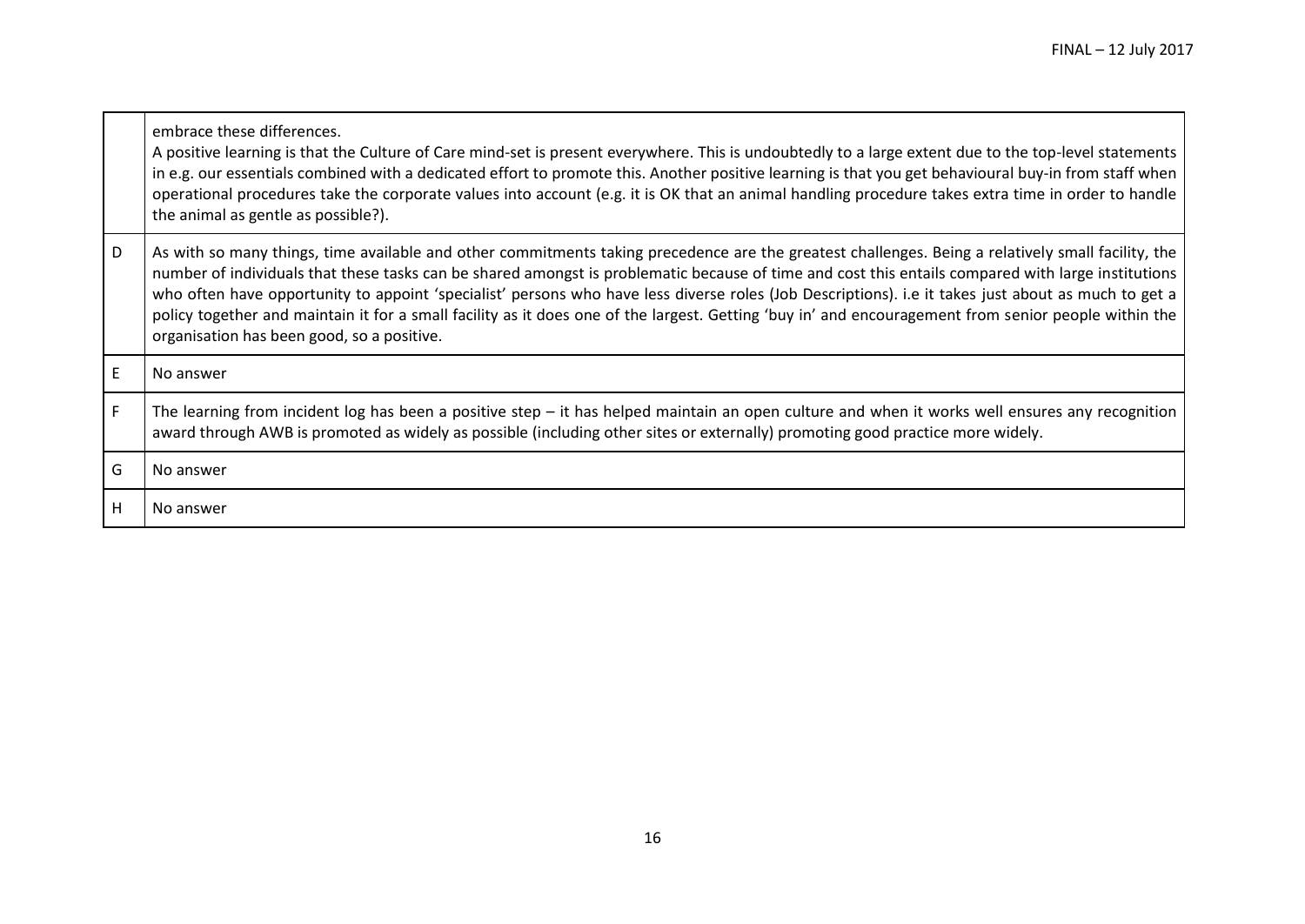### **Appendix II: The Culture of Care - a working concept**

The text below setting out essential factors for a good Culture of Care is summarised from:

 the *European Commission National Competent Authorities for the implementation of Directive 2010/63/EU on the protection of animals used for scientific purposes: A working document on Animal Welfare Bodies and National Committees to fulfil the requirements under the Directive,*  pp. 16-18;

**ec.europa.eu/environment/chemicals/lab\_animals/pdf/endorsed\_awb-nc.pdf**

 the *RSPCA/LASA Guiding Principles on Good Practice for Animal Welfare and Ethical Review Bodies: Chapter 11; Promoting a Culture of Care;* **tinyurl.com/RSPCA-LASA-AWERB**

The **concept, principles and structural and behavioural elements that contribute** to a Culture of Care have been **well described** in these documents. Establishments need **to interpret and implement these** within their own organisations, with a clear vision of what a Culture of Care means for them.

The culture of an organisation relates to the beliefs, values and attitudes of its staff and the development of processes that determine how they behave and work together. A Culture of Care is one that demonstrates caring and respectful attitudes and behaviour towards animals and encourages acceptance of responsibility and accountability in all aspects of animal care and use. **This should go beyond simply having animal facilities and resources that meet the minimum requirements of the legislation.** 

A healthy Culture of Care requires a shift away from merely responding to externally imposed standards, to one in which leaders and frontline staff are actively committed to improving Three Rs, animal welfare and research and working together to do so.

The key factors which blend together to foster the appropriate Culture of Care within an establishment include:

- Appropriate behaviour and attitude towards animal research from all key personnel.
- A corporate expectation of high standards with respect to the legal, welfare, Three Rs and ethical aspects of the use of animals, operated and endorsed at all levels throughout the establishment.
- Shared responsibility (without loss of individual responsibility) towards animal care, welfare and use.
- A pro-active approach towards improving standards, rather than merely reacting to problems when they arise.
- Effective communication throughout the establishment on animal welfare, care and use issues and the relation of these to good science.
- The importance of compliance is understood and effected.
- Those with specified roles know their responsibility and tasks.
- Care staff and veterinarians are respected and listened to and their roles and work are supported throughout the establishment.
- All voices and concerns at all levels throughout the organisation are heard and dealt with positively.

The Animal Welfare Body (AWB) in every establishment is in ideal position to drive the Culture of Care, and should demonstrate effective leadership in this area. The AWB should ensure, in collaboration with senior management, that there are appropriate structures in place to promote a suitable culture, and that these structures are kept under review to ensure the outcomes are delivered effectively.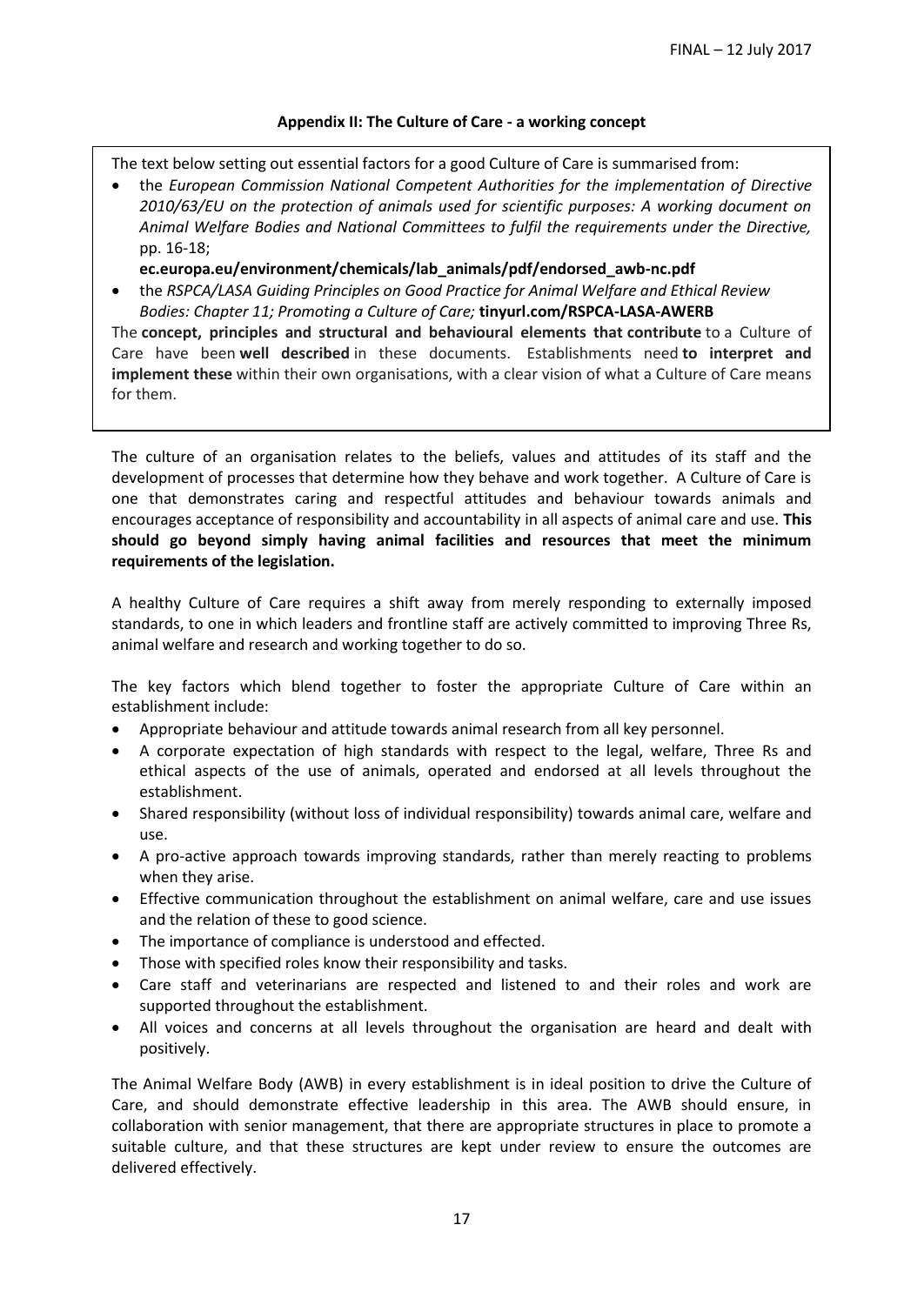## **Appendix III: Thought starter with suggestions for an approach to identifying and 'measuring', or assessing, Culture of Care indicators**

It is relatively easy to identify the key factors which contribute towards a good Culture of Care, as listed in Appendix II (e.g. appropriate behaviour and attitude towards animal research from all key personnel), because these have already been set out in guidance which has been agreed by a range of stakeholders such as the EC working documents.

The next step is to identify suitable and feasible objective indicators that relate to these factors, choosing those which are most meaningful to the individual establishment and can be assessed in practice. There are already useful materials which list potential indicators, particularly EC working documents on AWBs [1] and inspections and enforcement [3].

For example, the document on inspections and enforcement states that inspections should consider the attitudes and Culture of Care within the establishment, and it lists some factors that are likely to indicate a good Culture of Care:

- openness of all staff: keen and able to answer questions;
- effective designated veterinarian whose input is respected by researchers and care staff;
- high quality, respected care staff;
- positive approach towards seeking and utilising external expertise;
- on-going education and training in animal care and welfare which is accessible to and encouraged for all levels of staff;
- effective communication between care staff and research workers e.g. regular meetings; experimental planning;
- knowledge and awareness of the Three Rs;
- demonstration of and commitment to Three Rs in practice, for example
	- strategy to minimise animal surplus
	- strategy for sharing of tissues
	- implementation and ongoing refinement of humane end-points for specific projects (e.g. trend of reduction in actual severities)
	- introduction of replacements
	- engagement with animal welfare science community, for example publications/presentations; involvement / use of biostatisticians;
- well-understood and clear procedure for 'whistle-blowing'.

It also lists some factors that indicate a lack of a Culture of Care:

- poor attitude of staff e.g. no time, "talk to my deputy", how they judge the importance of inspection;
- unwillingness to contribute to discussions on animal care and use;
- too many people having access to restricted areas;
- project leader being too distant or removed from research workers and care staff;
- status of staff not encouraged to contribute; not listened to;
- care staff/junior researchers not aware of the project details e.g. with regard to care, management of adverse effects;
- key people elusive;
- resistance to change/introduction of refinement and improvements;
- lack of acknowledgement that improvements are possible;
- failure to implement establishment practices; ineffective management;
- absence of or poor standard of working practices;
- lack of understanding of / poor engagement with animal welfare issues by scientists;
- poor communication between scientists and care staff.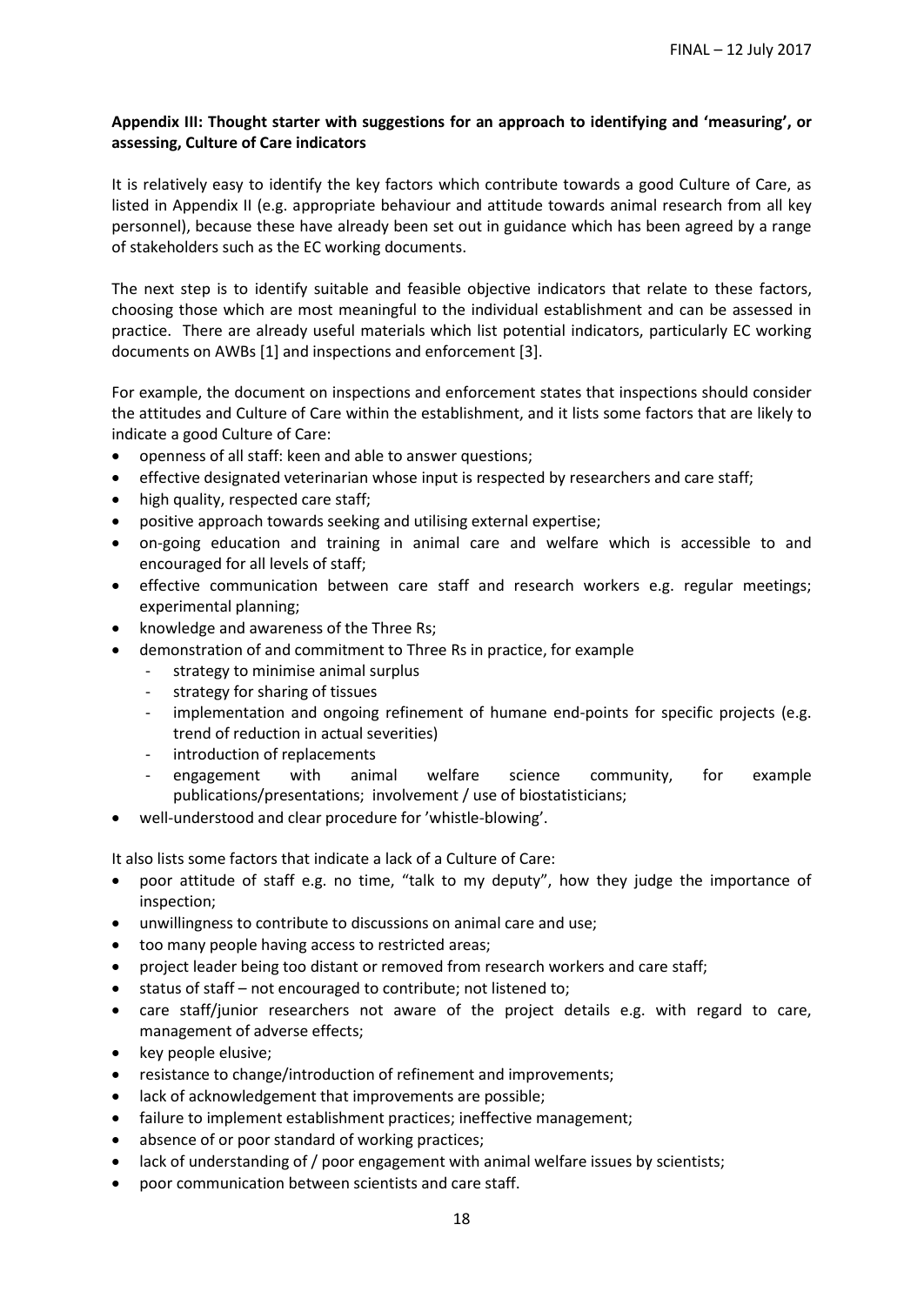Another useful reference is the UK Animals in Science Regulation Unit (ASRU) report on identifying and managing patterns of low-level concerns at licensed establishments [6]. Although the title sounds negative, its Appendix A sets out a positive list of indicators of good practice that should be helpful for all facilities. Factors such as sufficient time and resource for daily, adequate routine monitoring; good staff relationships with positive team-working by duty holders; designated veterinarian actively advising on good surgical practice; AWO (Article 24 1a) well respected and a good role model; adequate resource for the person responsible for ensuring staff have speciesspecific information (Article 24 1b); and clear audit trails of communications between scientists and animal technologists cover a range of quantifiable and qualitative indicators, which would lend themselves well to becoming Culture of Care indicators.

A question which network members may like to consider is how to use documents such as these to define a workable approach to assessing and monitoring a Culture of Care. One approach could be to take an element of the working concept in Appendix II:

## *Care staff and veterinarians are respected and listened to and their roles and work are supported throughout the establishment*

- and consider which points from documents such as the EC working document on inspections [3] and ASRU low-level concerns document [6] would fit the bill as practical indicators for this.

Some potential indicators from the ASRU document (UK terminology, equivalents in the Directive are in parentheses):

- NACWO (person responsible for overseeing animal care and welfare, Article 24 1a) appropriately supported and empowered by the PELh (person responsible for ensuring compliance) and senior management;
- NACWO has regular liaison with PPL holders and personal licensees (users) through meetings and with other named persons;
- PELh is well respected by scientists and technical staff;
- PELh supports named persons (Articles 25 and 25); clear audit trails of communications between scientists and animal technologists; and
- designated veterinarian's advice on anaesthesia and analgesia readily accessible and always followed.

Potential indicators from the EC working document on inspections:

- first impressions such as on state (condition and tidiness) of support areas e.g. the cage washrooms (hardest work – respect to all levels);
- status including formal authority of key people empowerment of staff;
- attitude of researchers towards the establishment AWB;
- openness of all staff: keen and able to answer questions;
- effective designated veterinarian whose input is respected by researchers and care staff;
- high quality, respected care staff;
- on-going education and training in animal care and welfare which is accessible to and encouraged for all levels of staff; and
- effective communication between care staff and research workers e.g. regular meetings; experimental planning.

And from the EC working document on AWBs [1]:

scientists encouraged to work with (and value the contribution of) animal care staff;